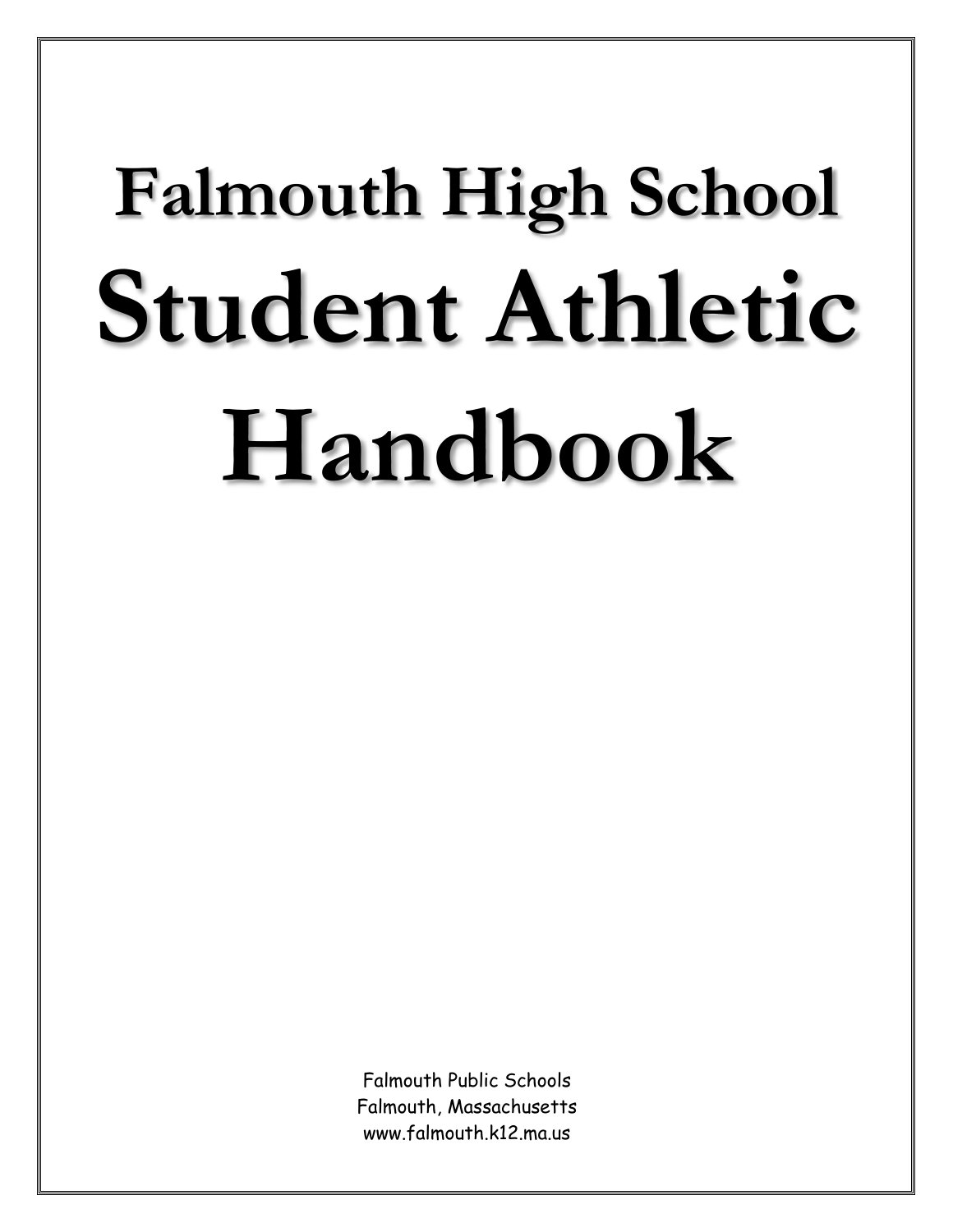# **ATHLETIC DEPARTMENT MISSION STATEMENT**

The Athletic Department of Falmouth High School, under the auspices of the Falmouth School Committee, makes available to students of the high school a wide variety of opportunities to develop athletic skills and to become involved as members of interscholastic athletic teams. These opportunities are offered in full conformity with the mandates of Title IX and Chapter 622, which have established standards for equality for male and female students.

There is a rich athletic tradition at Falmouth High School. We view interscholastic athletics as a unifying force within the school community, affecting not just those who take active part on teams but the entire student body. We invite all students to take part in as many athletic programs as possible. Participation in Falmouth High School Athletics, however, is a privilege and not a right; and that privilege is earned by each participant through his or her adherence to the rules and policies set forth in this handbook**.**

The athletic program is an extension of the academic program, and all athletes are urged to strive for excellence in both the classroom and on the athletic field. Good sportsmanship, commitment to team, and the development of skills and strategies necessary for interscholastic competition are essential to a successful athletic program.

The central goal of this athletic program is to foster certain characteristics and qualities. These include respect for self and others, honesty, integrity, commitment, reliability, common sense and perseverance. The values learned through the athletic experience will help individuals become more productive members of the community.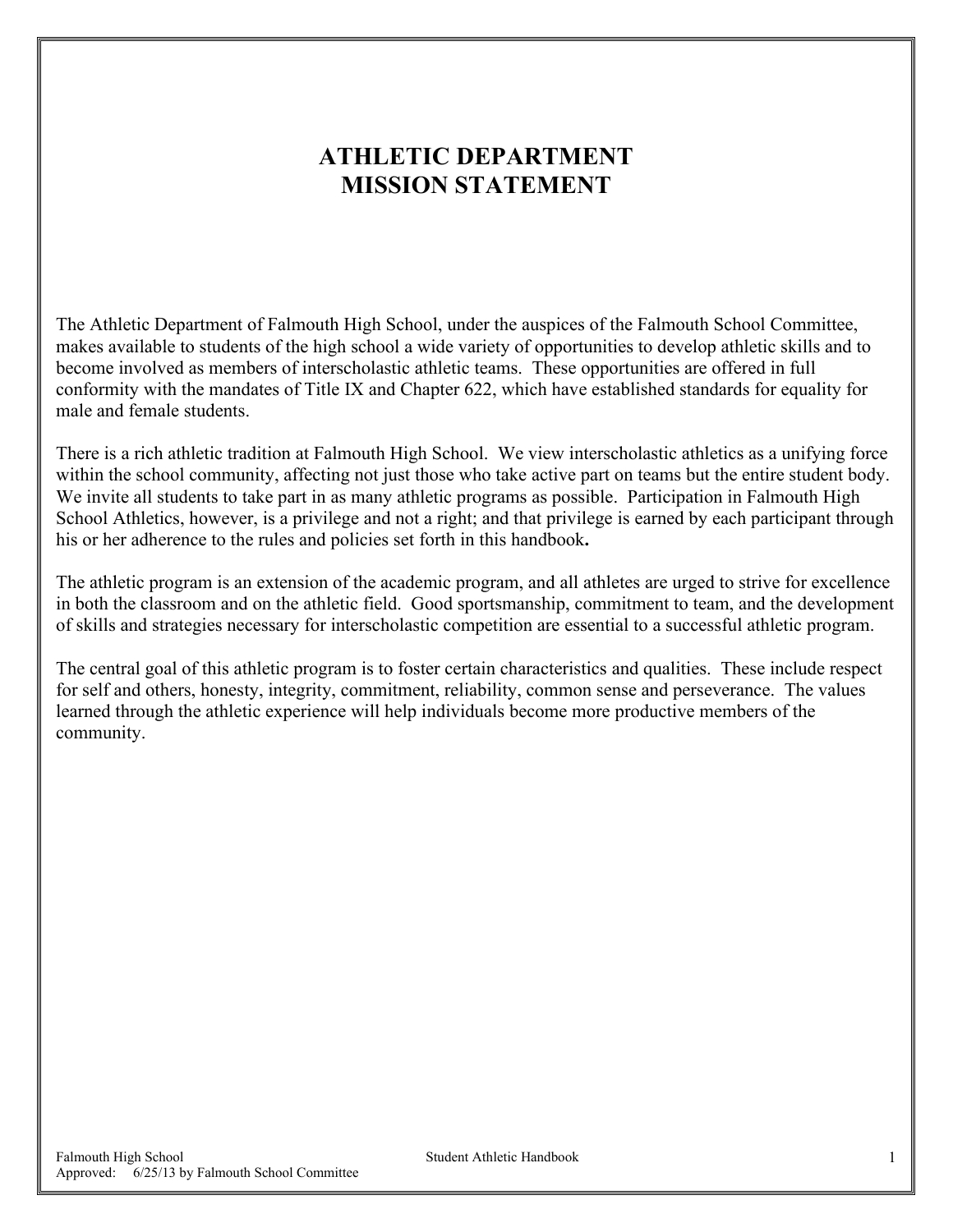#### **SPORTSMANSHIP POLICY**

"The ideals of good sportsmanship, ethical behavior and integrity should permeate all interscholastic athletics in our community. In perception and practice, good sportsmanship shall be defined as those qualities of behavior, which are characterized by generosity and genuine concern for others. Our athletic fields should be the laboratory to produce good citizens reflecting "fair play" in every area of life."

#### **Expectations of Players, Parents and Spectators:**

- $\triangleright$  Game attendance is a privilege, not a license to verbally assault others or to be obnoxious.
- $\triangleright$  Respect the entire playing of the National Anthem.
- $\triangleright$  Respect decisions made by contest officials.
- $\triangleright$  Be an exemplary role model by positively supporting teams in every manner possible, including content of cheers and signs.
- $\triangleright$  Become aware of the purpose of the league and rules to keep winning in its proper place.
- $\triangleright$  Respect fans, coaches and participants.
- Recognize outstanding performances on either side of the playing field.

#### **Suggested Positive Behavior:**

- $\triangleright$  Applaud during introduction of players, coaches and officials.
- $\triangleright$  Accept all decisions by officials.
- $\triangleright$  Handshakes between participants and coaches at end of contest, regardless of outcome.
- $\triangleright$  Treat competition as a game, not a war.
- $\triangleright$  Search out opposing participants to recognize them for outstanding performance or coaching.
- $\triangleright$  Applaud at end of contest for performances of all participants.
- $\triangleright$  Demonstrate concern for injured player, regardless of team.
- $\triangleright$  Encourage supporting people to display only sportsmanlike conduct.

#### **Unacceptable Behavior:**

- $\triangleright$  Yelling or negative chanting, or gestures toward opponent.
- $\triangleright$  Booing or heckling an official's decision.
- $\triangleright$  Criticizing officials in any way; displays of temper with an official's call.
- $\triangleright$  Taunting or trash talk.
- $\triangleright$  Refusing to shake hands or to give recognition for good performances.
- $\triangleright$  Blaming loss of game on officials, coaches or participants.
- $\triangleright$  Laughing or name calling to distract an opponent.
- $\triangleright$  Using profanity or displays of anger that draw attention away from the game.

#### *The Case for Sportsmanship,* published by the MIAA

#### **Please Note**:

Any person displaying unsportsmanlike behavior may be removed from the athletic contest and risk being barred from future contests. Students face additional school penalties for inappropriate behavior.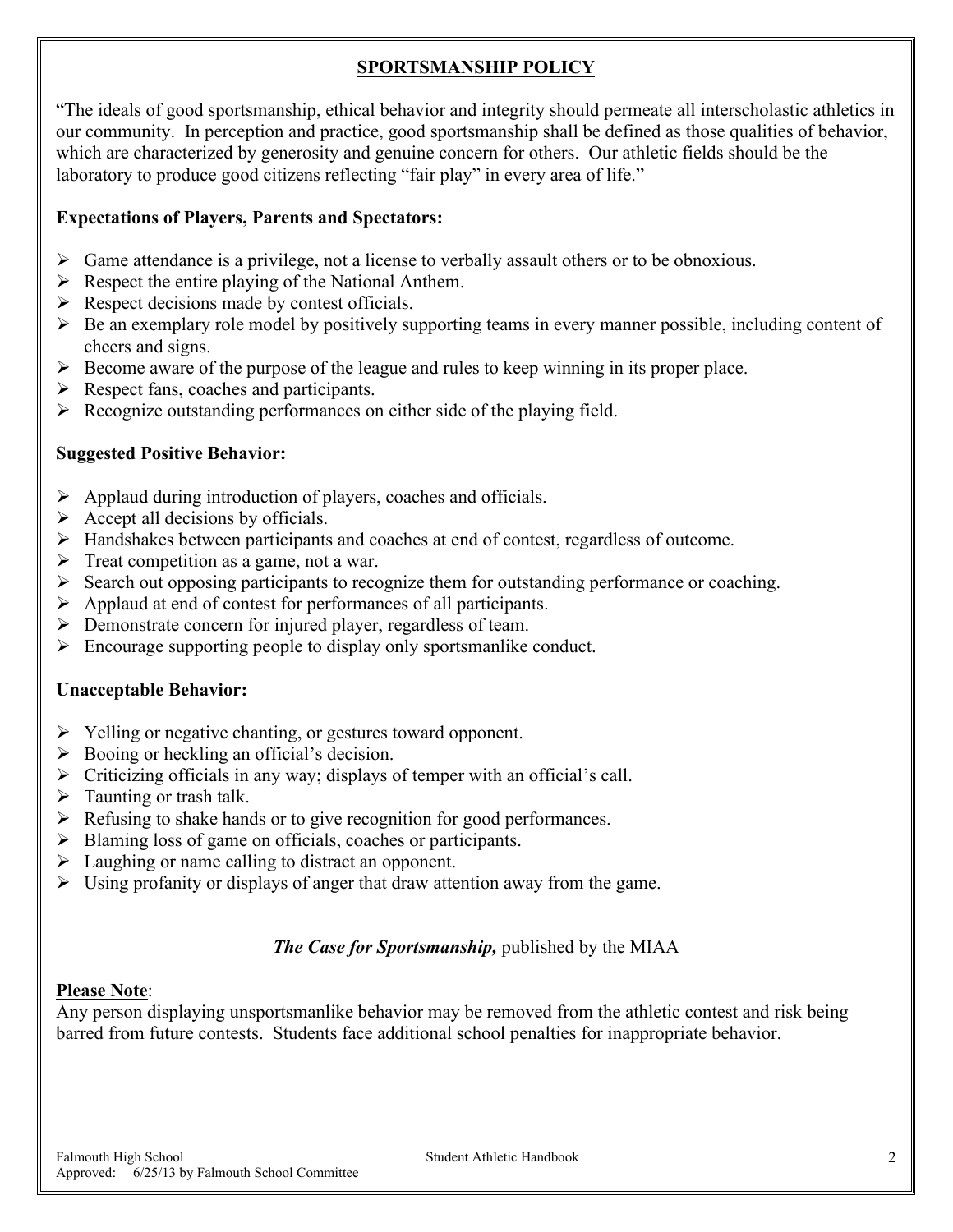#### **EXPECTATIONS**

#### **All Falmouth High School Athletes are Expected to:**

- 1. Attend every practice and game unless excused in advance through direct contact with the coach. In the event of an emergency, the athlete should notify the coach as soon as possible.
- 2. Be at practices and games on time.
- 3. Give their best effort (mental and physical) at practice and games.
- 4. Be accountable for their actions at all times (school, practice, game and in the community).
- 5. Support other teams in season and out of season. Attendance at other teams' events should be characterized by positive, mature and responsible behavior.
- 6. Represent the highest ideals of citizenship, academic performance, and sportsmanship. Any behavior, which reflects negatively on their team, school, or community, may result in suspension or removal from participation in the athletic program.

#### **All Falmouth High School Coaches are Expected to:**

- 1. Communicate openly and honestly with players and their parents.
- 2. Give their best effort.
- 3. Support tenets of the athletic mission statement and act as role models for the athletes.
- 4. Distribute to all prospective participants before the season begins, written statements of team rules, which have been previously approved by the Athletic Director.
- 5. Coaches will not engage in a professional counseling relationship with any members of their team during the school year. When a dual relationship (coach/counselor) is unavoidable the counselor is responsible for taking action to ensure to reduce the potential for harm. (ASCA Ethical Standards for School Counselors, June 1998)
- 6. *All coaches, paid and volunteer, must follow the guidelines set forth in the Coaches Procedural Manual*.

#### **PARENTAL INVOLVEMENT**

*Parents are encouraged to become involved with and support their children in their participation in the athletic program. This support may include attending contests, providing transportation, participating in booster organizations, and reinforcing the athletic mission statement and rules of this handbook. A parent or legal guardian is required to attend a preseason meeting held by the Athletic Director and coach to review the rules and procedures described in this handbook, as well as any team rules, which will be in effect during the season.*

*A current parental/medical permission form must be filled out completely and filed in the athletic office before any student may try-out or participate in any practice or game. This form also attests to having read this handbook. Parents that volunteer in any capacity must complete a CORI form.* 

#### **LINES OF COMMUNICATION**

In order to insure due process, if there are any questions by an athlete or his/her parents, the coach should be contacted first. If the parent or student is not satisfied, the athletic director should be contacted. The parent or student should then meet with the principal if the situation is still not resolved.

The coach will contact the parent/guardian about any behavior violation which will cause loss of playing time. In arriving at disciplinary decisions, coaches will directly consult athletes.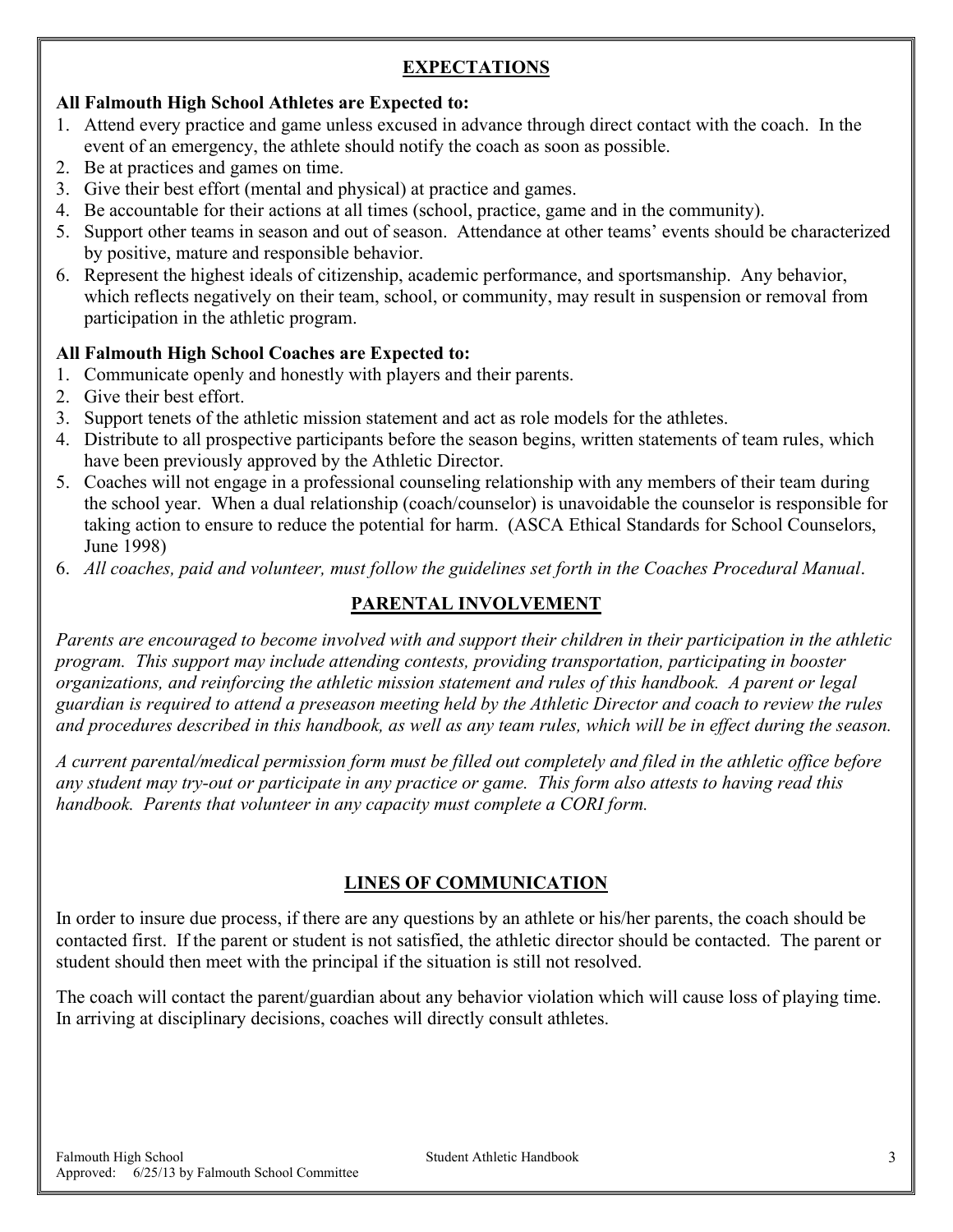#### **PHILOSOPHY FOR DIFFERENT ATHLETIC LEVELS**

#### **FRESHMAN**

At the freshman level the importance of accountability, responsibility, hard work, and respect for teammates, opponents, officials and school personnel is stressed. In general, the squad will be kept to a workable number according to the sport. A major goal of the freshman program is for each participant to receive frequent competitive opportunities, unless limited by physical safety, lack of effort, or lack of practice commitment.

#### **JUNIOR VARSITY**

The junior varsity level will be a step up from the freshman level in intensity and approach. Any player competing at this level should view it as a step toward the varsity level. Added emphasis will be placed on team strategy and achievement of positive results. Playing time must be earned. At the JV level, squad size will be kept at a workable number as defined by the coaching staff and athletic director. Junior varsity players may include students from grades 9 through 11. Criteria for playing time are determined by the coaching staff, based on the athlete's ability, effort, and work habits.

#### **VARSITY**

The varsity level represents the highest level of skill and citizenship in a sport. Students in grades 9-12 are eligible for varsity competition. The head coach will determine playing time at the varsity level with advice from his or her assistants. Practice habits, adherence to team and school rules, skill level, and the ability to execute assignments will determine the athlete's playing time.

#### **INTERSCHOLASTIC ATHLETIC TRYOUT AND CUTTING POLICY**

The following guidelines will be used by sports which have to use cutting to maintain workable numbers for their programs:

- 1. Candidates are expected to be present when tryouts begin and during all tryout sessions. Tryouts may be extended for students that miss tryout sessions due to illness, injury or other circumstances at the discretion of the coach and athletic director.
- 2. A minimum of a 5-day tryout will be given to all candidates in the overall program. Within that 5-day tryout, the coach will have the flexibility to move candidates to different levels within the program. If athletes are cut from a team, they may try out for a non-cutting sport (football, cross country, winter and spring track).
- 3. For fall sports, freshmen may try out for non-cutting sports until the end of the first week of school. For winter and spring sports, freshmen have two weeks to go out for a non-cutting sport.
- *4. Head Coaches for each program will determine specific criteria for the evaluation and selection of team members at each level prior to the tryout period.* These criteria will include attendance during tryouts, cooperative attitude, effort and skills relevant to their sport.
- 5. A student who is cut will be notified through one-on-one, personal contact with a member of the coaching staff.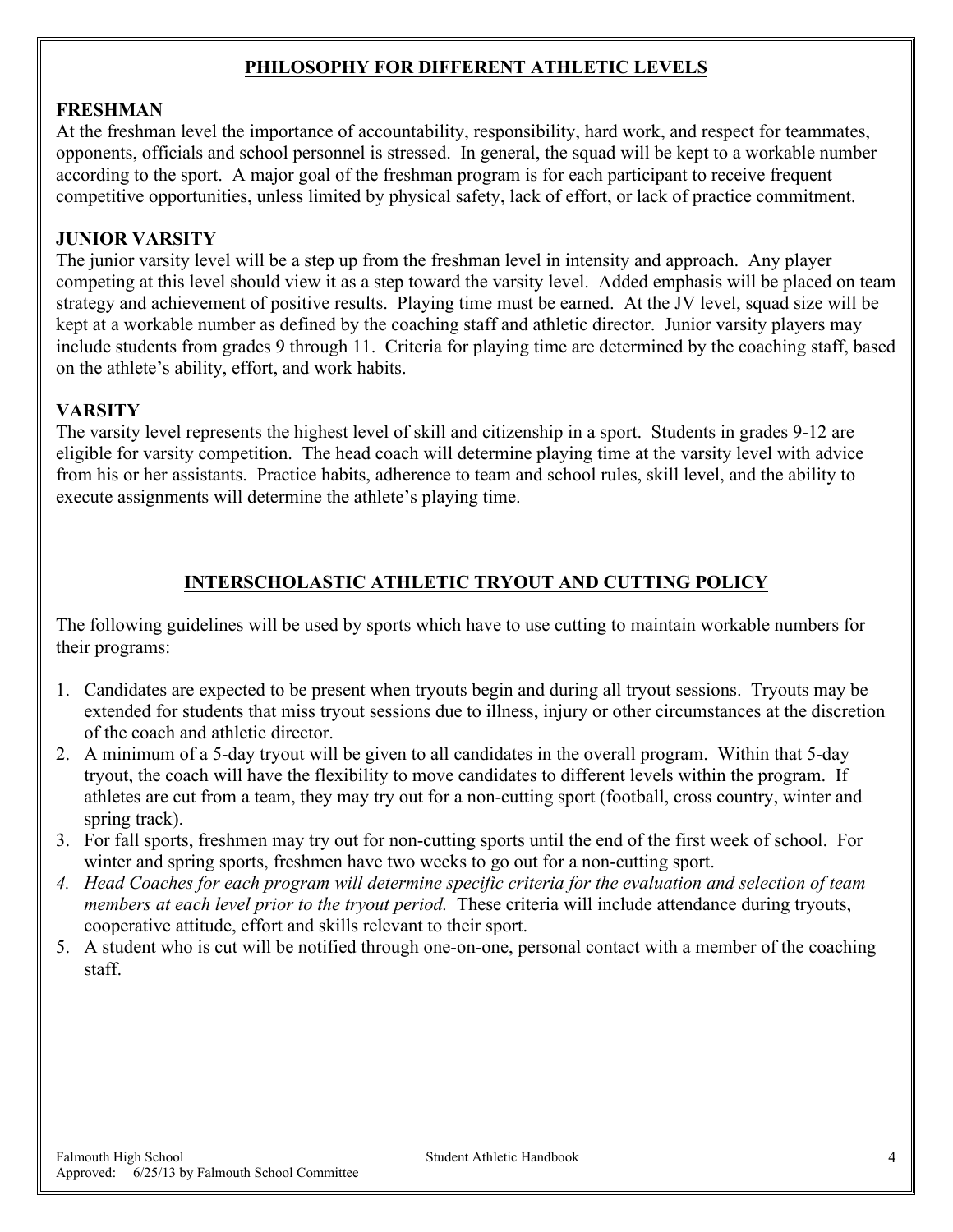#### **ACADEMIC ELIGIBILITY**

**A student must secure during the last marking period preceding the contest a passing grade, and full credit, in the equivalent of four traditional year long major English courses. A transfer student may not gain academic eligibility if he/she was not, or would not be, eligible at the sending school, unless transfer was necessitated by a move of parents and then eligibility would be determined by receiving schools eligibility standards.** 

**A student cannot at any time represent a school unless that student is taking courses which would provide Carnegie Units equivalent to four traditional year long major English courses.**

**To be eligible for the fall marking period, students are required to have passed and received full credits for the previous academic year the equivalent of four traditional year long major English courses.** 

**Academic eligibility of all students shall be considered as official and determined on the published date when the report cards for that ranking period are to be issued to the parents of all students within a particular class.** 

**An athlete who meets the minimum standard after the start of a season is not eligible to participate during that season; exceptions may be allowed for non-cutting teams with the approval of the principal, athletic director and coach and guidance counselor.**

#### **M.I.A.A. State Rules Concerning Eligibility**

The Massachusetts Interscholastic Athletic Association (M.I.A.A.) is the official organization in Massachusetts for regulating and conducting athletic events, contests, and tournaments among member schools. The M.I.A.A. is also responsible for the formulation and enforcement of the rules relative to the eligibility of athletes for participation in inter-school athletic events. In pursuing these commitments the association annually publishes an updated handbook of rules and regulations governing athletics (the Blue Book). The following is a summary of the eligibility rules found in the Blue Book. Please note that this is not intended to be a complete or detailed presentation of all the M.I.A.A. rules. Copies of the Blue Book are available for reference in the offices of the Principal and Athletic Director, *and at miaa.net.*

#### *Important MIAA Rules Regarding Eligibility include***:**

#### **Students are ineligible if any of the following apply:**

- 1. If you transferred from one high school to another, *you must meet with the Athletic Director prior to participation in the athletic program at Falmouth High School.*
- 2. If, since you entered grade 9, twelve (12) consecutive sport seasons have passed.
- 3. If your nineteenth birthday came before September 1 of the present school year.
- 4. If you have graduated from any secondary school.
- 5. If you use, consume, possess, buy/sell, or give away any beverage containing alcohol; any tobacco product; marijuana; steroids or any controlled substance from the first allowable day of fall practice through the end of the academic year or final athletic competition of the year, whichever is later.
- 6. If you are put out of a game for fighting or flagrant unsportsmanlike conduct. As a result of such behavior, you will not be eligible to play in the next scheduled game. This includes, but is not limited to, the use of threatening, abusive or obscene language. If it is the second time during the same season, then you are disqualified from any further participation in the sport or sport season for one full year.
- 7. If you physically assault an official. As a result of such action, you will be ineligible for sports for one full year.
- 8. If you willfully, flagrantly, or maliciously attempt to injure an opponent. Such behavior will cause you to be immediately excluded from participation in that sport for one year.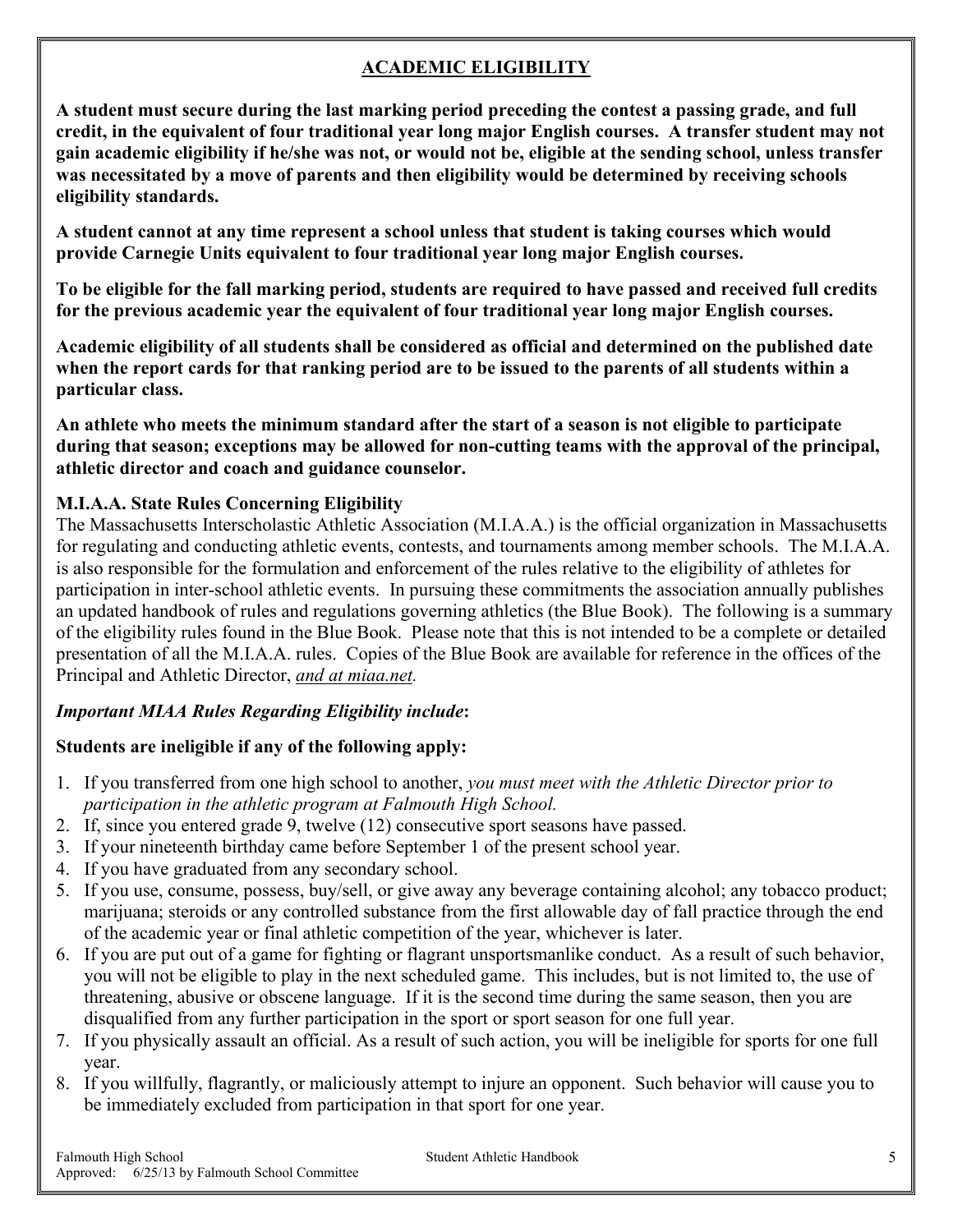**Loyalty to the High School Team: Bona Fide Team Members:**

**A bona fide member of the school team is a student who is consistently present for, and actively participates in, all high school team practices and competitions. Bona fide members of a school team are precluded from missing a high school practice or competition in order to participate in a non-school athletic activity/event in any sport recognized by the MIAA. Any student who violates this standard shall lose eligibility for the next consecutive interscholastic contests totaling 25% of all interscholastic contests in that sport.**

**Any waiver request to the Bona Fide Team Member Rule must be supported by the Athletic Director and coach, and approved by the MIAA. Students must notify the coach and Athletic Director of any request for a waiver to the Bona Fide Team Member Rule prior to the start of the season.** 

#### **DISCIPLINE**

#### 1. **Hazing**

Hazing - willfully or recklessly endangers the physical or mental health of any student or other person.

Hazing carries possible penalties as described below. The following sections from the Massachusetts General Laws concern the crime of hazing:

**Section 17:** "Whoever is a principal organizer or participant in the crime of hazing, as defined herein, shall be punished by a fine of not more than three thousand dollars or by imprisonment in a house of correction for not more than one year, or both such fine and imprisonment. The term "hazing" as used in this section and in sections eighteen and nineteen, shall mean any conduct or method of initiation into any student organization, whether on public or private property, which willfully or recklessly endangers the physical or mental health of any student or other person. Such conduct shall include whipping, beating, branding, forcing calisthenics, exposure to the weather, forced consumption of any food, liquor, beverage, drug or other substances, or any other brutal treatment or forced physical activity which is likely to adversely affect the physical health or safety of any such student or other person, or which subjects such student or other person to extreme mental stress, including extended deprivation of sleep or rest or extended isolation."

**Section 18:** "Whoever knows that another person is the victim of hazing as defined in section seventeen and is at the scene of such crime shall, to the extent that such person can do so without danger or peril to himself or others, report such crime to an appropriate law enforcement official as soon as reasonably practicable. A fine of not more than one thousand dollars shall punish whoever fails to report such crime."

Penalties can range in nature from parent conferences; suspensions from athletic participation; up to, and including, exclusion from school. All hazing allegations will be reported to the police.

#### 2. **Substance Abuse: Alcohol/Drugs/Tobacco**

From the first allowable day of fall practice through the end of the academic year or final athletic competition of the year, whichever is later; a student shall not, regardless of the quantity, use, consume, possess, buy/sell or give away any beverage containing alcohol; any tobacco product; marijuana; steroids; or any controlled substance. Nor may students violate the substance abuse standards set forth in the Falmouth High School Student Handbook.

*First Violation:* When the Principal confirms, following an opportunity for the student to be heard, that a violation occurred, the student shall lose eligibility for the next consecutive interscholastic contests totaling 25% of all interscholastic contests in that sport. For the student, these penalties will be determined by the season the violation occurs. No exception is permitted for a student who becomes a participant in a treatment program.Students are expected to attend all athletic practices during the suspension period, but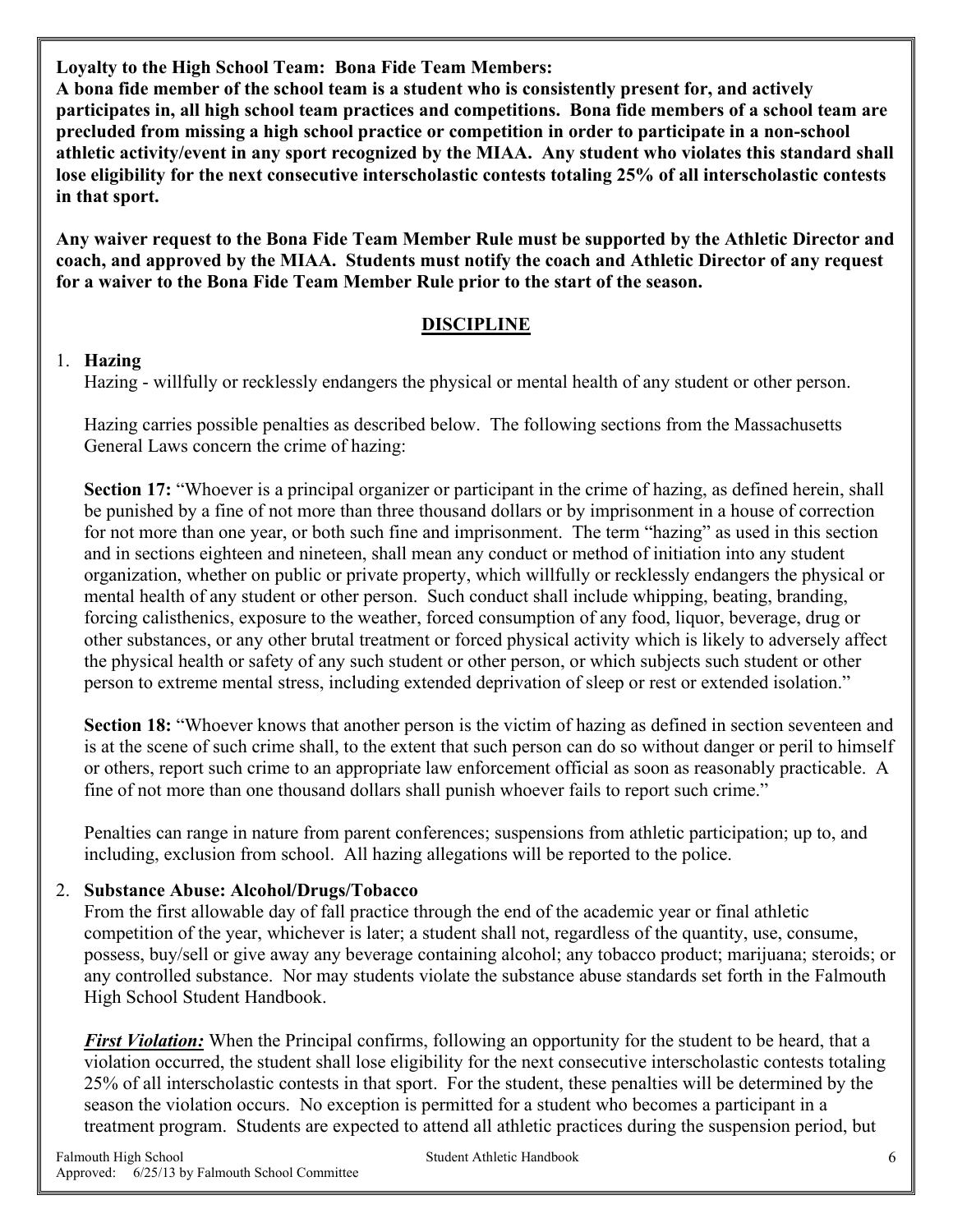may not participate in scrimmages or games. All fractional parts of an event will be dropped when calculating the 25% of the season. The Principal is the final appeal on conditions regarding a student's eligibility for participation in Falmouth High School athletic programs.

In addition to the suspension from 25% of the interscholastic contests, the student and his/her parent(s) must meet with the athletic director, coach and other school staff as appropriate to discuss any additional conditions which must be met before a student may return to full athletic participation.

**Second and Subsequent Violations:** When the Principal confirms, following an opportunity for the student to be heard, that a violation occurred, the student shall lose eligibility for the next consecutive interscholastic contests totaling 60% of all interscholastic contests in that sport. For the student, these penalties will be determined by the season in which the violation occurs. All fractional parts of an event will be dropped when calculating the 60% of the season. If after the second or subsequent violations the student of his/her own volition becomes a participant in an approved chemical dependency program or treatment program, the student may be certified for reinstatement in MIAA activities after a minimum of 40% of events. The director or a counselor of a chemical dependency treatment center must issue such certification. All fractional parts of an event will be dropped when calculating the 40% of the season.

Penalties shall be cumulative each academic year. If the penalty period is not completed during the season of violation, the penalty shall carry over to the student's next season of actual participation, which may affect the eligibility status of the student during the next academic year.

**Note:** The "Memorandum of Understanding" with the Police Department will be followed for all violations involving alcohol and other drugs. It is not a violation for a student to be in possession of a legally defined drug specifically prescribed for the student's own use by his/her doctor.

#### 3. **Attendance at Practices and Games:**

a. Unexcused absence (defined as any absence not verified by the coach or administration prior to the absence, with the exception of emergency situations where prior notification could not occur) from practice or games will result in:

1<sup>st</sup> offense: one game suspension 2<sup>nd</sup> offense: two game or two week suspension, whichever is greater. 3<sup>rd</sup> offense: removal from the team.

- b. Athletes who do not follow practice rules or are disruptive during practice may be dismissed from that session at the coach's discretion.
- c. Continuous disruptions during practice sessions may result in a report to the athletic director, parent, and possible suspension or removal from the team after following due process.

#### 4. **Code of Discipline (Code of Conduct)**

The violations of the Code of Discipline enumerated in the school handbook describe the school-related disciplinary offenses for which a student may be subject to detention, suspension, long-term suspension or expulsion. Note that the school has the authority to impose such discipline when violations of the Code of Discipline occur:

- while the student is on school grounds (with the exception of discipline based upon a felony charge pursuant to M.G.L. c 71  $\S 37H1/2$  – see below)
- during a school sponsored activity;
- while on school-provided transportation en route to or from a school or school-sponsored activity (field trip); or
- while walking to and from school or waiting for or riding on public transportation to and from school.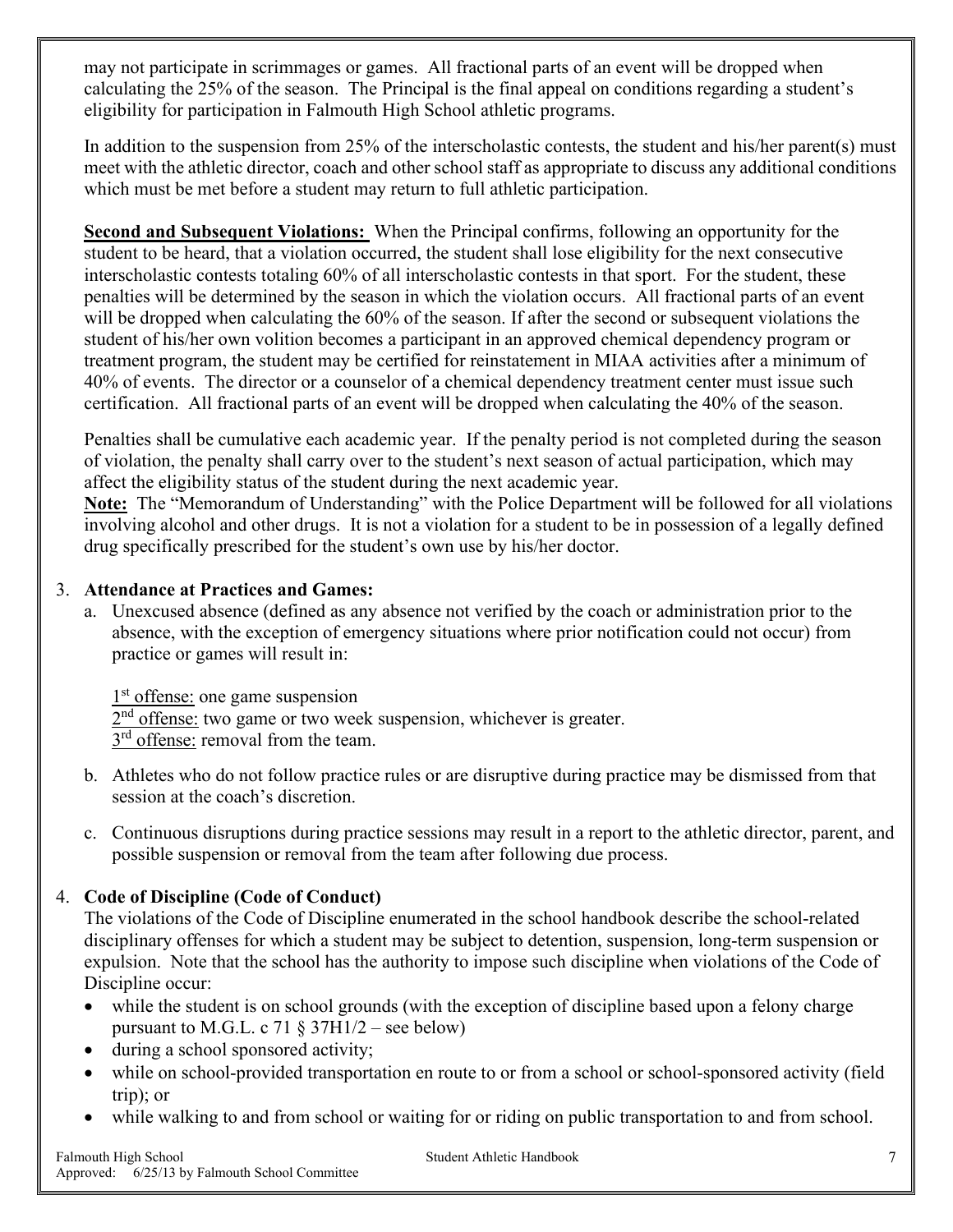Note: School Suspension: If an athlete is suspended for violation of school rules, he or she will be ineligible when that suspension becomes effective, i.e. immediately upon the administrative decision to suspend.

#### 5. **Attendance in School:**

- a. Any student who has been absent from school is not eligible to participate in a practice or play in a game scheduled for the same day. Students are considered absent if they report to school after 8:30 AM.
- b. This ruling may be waived in individual cases by the Athletic Director or Principal if in his or her judgment, the absence was for "good reason," not the result of carelessness or willful disregard of responsibility.
- c. A student dismissed early from school is not eligible to participate in a practice or game without permission from the Athletic Director or Principal. Students dismissed due to illness will not be allowed to participate in practices or games on that day.

#### **CAPTAINS**

- $\triangleright$  Team captains (both in and out of season) are expected to be appropriate role models for all team members. They are required to demonstrate positive leadership qualities and the ideals of sportsmanship and to use good judgment in their decision making. Failure to follow these guidelines may result in their loss of captaincy.
- $\triangleright$  Coaches will work with the Athletic Director to determine the number of captains needed for their team and the procedure that will be used to select captains. Specific duties and responsibilities of captains are determined by coaches and reviewed by the Athletic Director.
- $\triangleright$  A student-athlete (in or out of season) who commits a violation of the policies in the Athletic Handbook, including but not limited to the substance abuse section, will risk his/her eligibility to be a captain for a period up to one calendar year. The Athletic Director with input from the coach will be responsible for decisions regarding the eligibility of a student-athlete for captain.

#### **TRAVEL TO ATHLETIC CONTESTS**

All team members and coaches are expected to travel in school-provided transportation to away athletic contests. Any exceptions to this policy must be approved in advance.

- $\triangleright$  Only team personnel (players, coaches, trainers, and team managers) will be allowed on team buses unless otherwise directed by the Athletic Director.
- $\triangleright$  All team members who ride to an away game on the bus must return on the bus unless the coach has approved parents' written permission.
- $\triangleright$  Athletes will be released to travel with their parents or their adult designees only. Prior approval must be obtained in writing from the Athletic Director to release students with parental designees.
- $\triangleright$  Students are not allowed to drive to away games without special permission from the Athletic Director and Principal.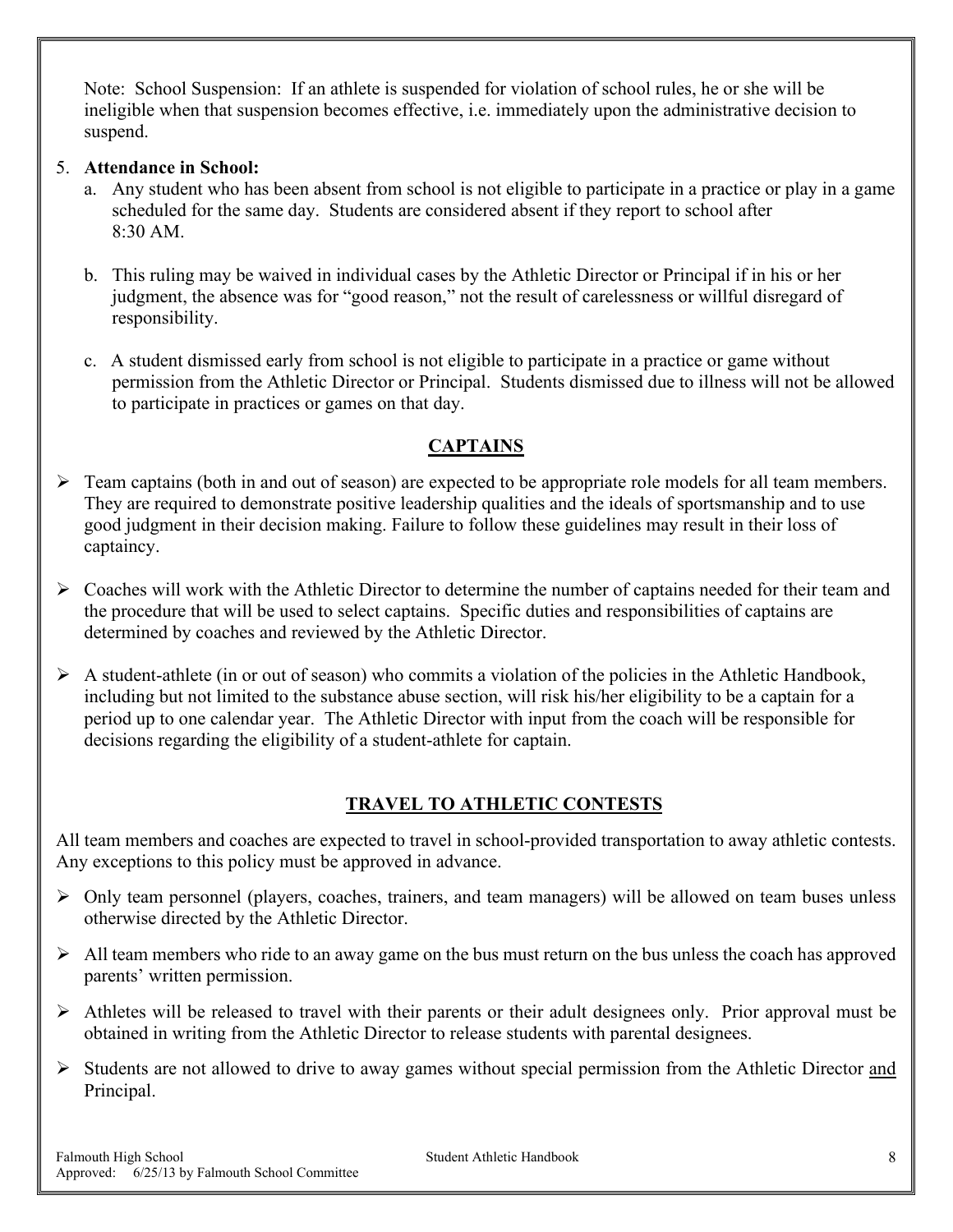#### **VACATION POLICY**

The coaches and staff of Falmouth High School realize how important the time spent with family is for our students. For this reason, family vacations that fall during a school vacation period are understandable disruptions to the program. Generally, the expectation is that varsity athletes will not go on vacation during their season.

As coaches plan practices and prepare game lineups, it is important to know which athletes will be available. For this reason, we expect all athletes to speak to the coach prior to the season about their intent to go on a family vacation.

All athletes should be aware that if they leave the team for a family vacation they obviously run the risk of losing their position. There is no guarantee that the athlete who has left the team for a vacation will continue to play in the exact position that he/she left. The athlete who took the place of the vacationing athlete should be given priority for the starting position.

Vacations other than family vacations should be cleared with the coach and athletic director. Athletes who miss practice and games for vacations other than family or those approved by the athletic director run the risk of being dropped from the team.

#### **PHYSICAL EXAMINATIONS/MEDICAL CLEARANCE**

All students must pass a physical examination prior to participation in High School Athletics. A physical exam covers the student for 13 months from the exam date. A student's eligibility will terminate once a physical has reached the 13 month limit. Physical examinations must be performed by a duly registered Physician, Physician's Assistant or Nurse Practitioner. (MIAA Rule 56.1)

Coaches will be provided with an eligibility list, which will be updated as needed. Ineligible athletes are **NOT** allowed to participate in tryouts, practices or games.

Any athlete who sees a doctor for either an injury or illness must bring a note stating he/she may return to athletic participation. The note must be given to the Athletic Trainer or Athletic Director prior to the athlete's return. MIAA RETURN TO ATHLETIC PARTICIPATION forms are available from the Athletic Office.

All athletes returning from injury will be functionally tested by the Athletic Trainer prior to their return. The Athletic Trainer reserves the right to restrict or limit an athlete's participation based on these tests, regardless of the return note. Occasionally, an athlete with a return note from a doctor may be held out of participation for further recovery. The Athletic Trainer, in conjunction with the Primary Care Physician, has the final determination on the return of any athlete. In most cases, an injured athlete will be required to participate in a full team practice prior to returning to full game participation.

#### **MDPH Prerequisites for Student Participation in an Extracurricular Athletic Activity**

In addition to a current physical examination, the Department of Public Health requires that each student and their parents complete MDPH approved training in the prevention and recognition of sports related head injuries. This training is available from the National Federation of State High School Associations Concussions in Sports – What You Need to Know at [http://www.nfhslearn.com.](http://www.nfhslearn.com/)

Prior to a student's participation in an Extracurricular Athletic Activity, the parent and student must also provide to the Athletic Director a completed *Pre-Participation Head Injury/Concussion Reporting Form*.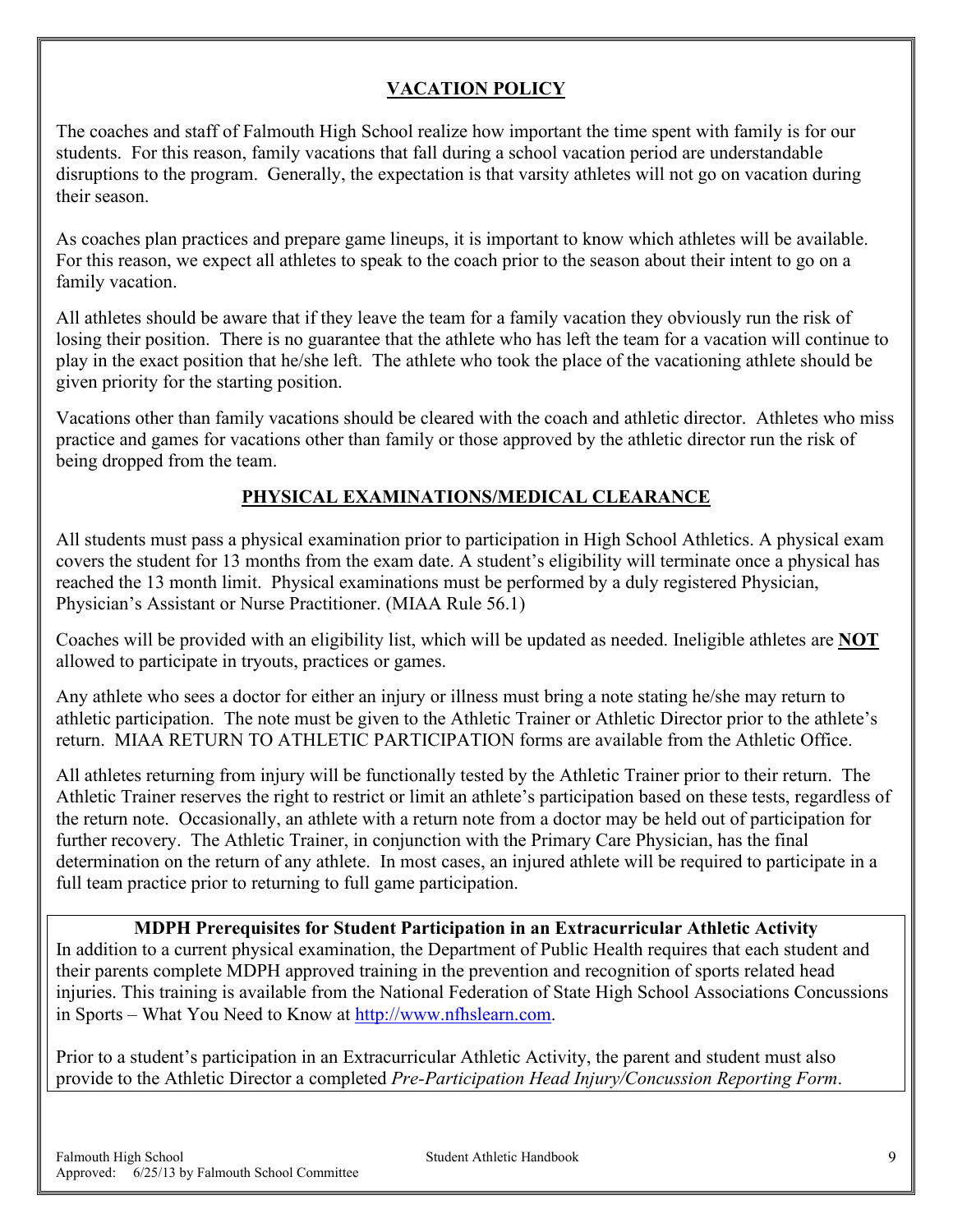#### **INJURY REPORTING/SCHOOL ACCIDENT INSURANCE POLICY**

All injuries must be reported to the coach and Athletic Trainer within 24 hours of occurrence. Serious injuries requiring EMS or hospitalization require notification of the Athletic Director. The Athletic Trainer will complete the injury/accident report form and submit it to the school nurse. A copy of the report and information regarding the School Accident Insurance policy will be mailed to the parent or guardian.

#### **EQUIPMENT AND UNIFORMS**

All equipment and the full uniform must be returned in good condition after the season is over or the athlete will be expected to pay to replace it. A student shall be unable to participate in another sport until all equipment and uniforms are returned. Report cards may be withheld until this obligation is met.

#### **VOLUNTEERS**

All individuals who volunteer in the Athletic Department must complete a CORI form. This includes parents that agree to help transport students, other than their own child, to or from athletic contests. All volunteer coaches must complete CORI form and meet with the Athletic Director prior to assisting with any athletic teams.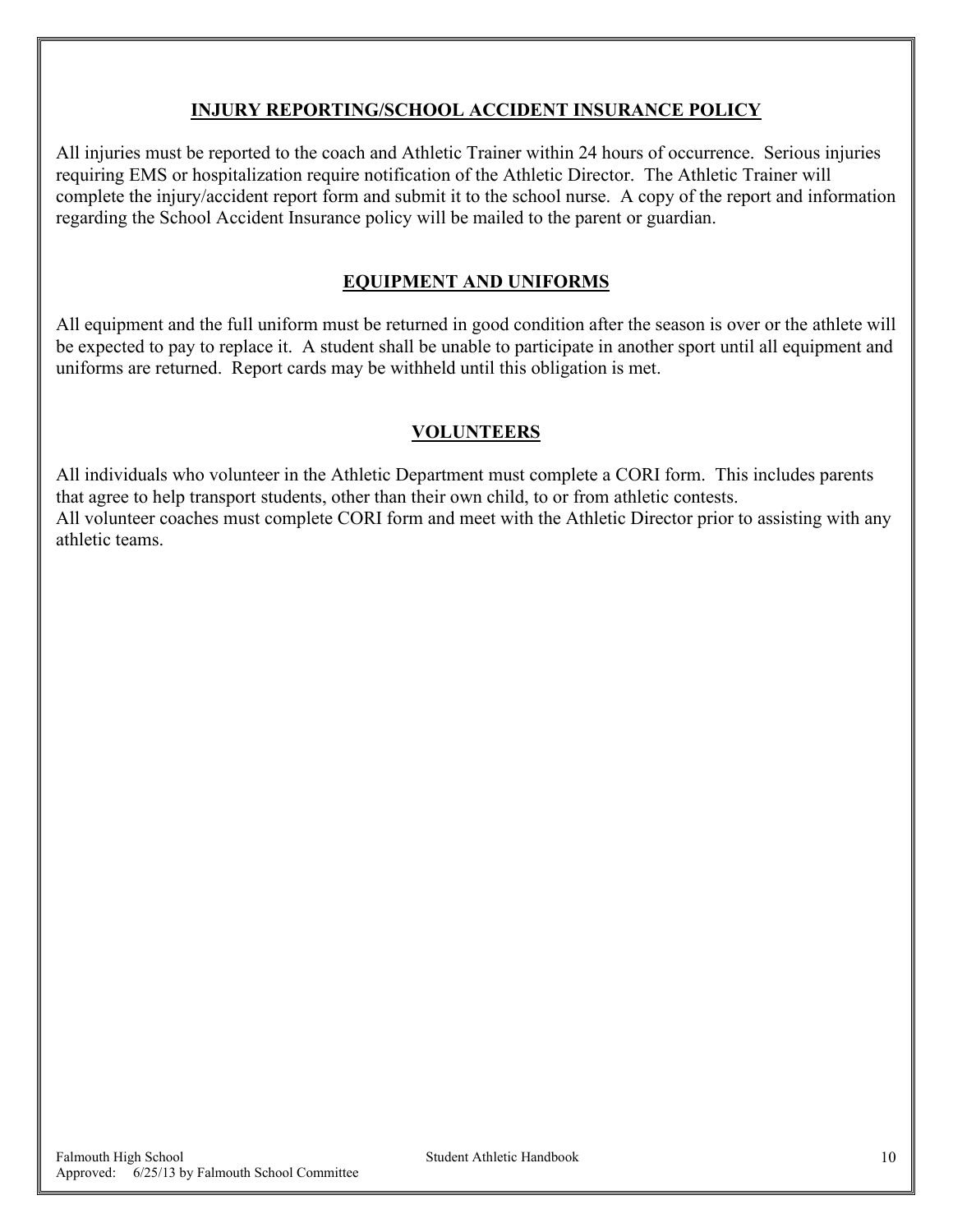#### **POLICY TO ADDRESS SUSPECTED SPORTS RELATED HEAD INJURY/CONCUSSION**

The Falmouth School Committee has adopted this policy to address the identification and proper handling of suspected head injury for students in grades 6-12 who are participating in school-sponsored extracurricular athletic activities in accordance with Mass. Gen. L. c. 111, Section 222 and accompanying regulations (105 CMR 201. et seq.) ("Regulations"). Affirmation of an Interim Policy was provided to the Department of Public Health on school letterhead in January 2012, with affirmation of the Final Policy to be provided by March 1, 2012. Review and affirmation of the Policy will again be provided no later than September 30, 2013, and biannually thereafter.

#### I. Definitions

The definitions of terms used in this policy are those set forth in the Regulations at 105 CMR 201.005. The following are selected for reprinting here:

Coach means an employee or volunteer responsible for organizing and supervising student athletes to teach them the fundamental skills of Extracurricular Athletic Activities. The term coach includes both head coaches and assistant coaches (and per the definition of Extracurricular Athletic Activity below, marching band directors).

Concussion means a complex disturbance in the brain function due to direct or indirect trauma to the head, related to neurometabolic dysfunction, rather than structural injury.

Extracurricular Athletic Activity means an organized school sponsored athletic activity generally occurring outside of school instructional hours under the director of coach, athletic director or band leader. (Among the examples listed in the definition are cheer leading and marching band.)

Head Injury means a direct or indirect trauma to the head including a concussion or traumatic brain injury.

Second impact syndrome means a potentially lethal condition that can occur when a person sustains a head injury prior to the complete healing of a previous brain injury causing deregulation of cerebral blood flow with subsequent vascular engorgement.

Traumatic Brain Injury (TBI) means a complex pathophysiological process affecting the brain, induced by traumatic biomechanical forces. TBI may be caused either by a direct blow to the head, face, neck or elsewhere on the body with an impulsive force transmitted to the head. TBI includes, but is not limited to, a concussion.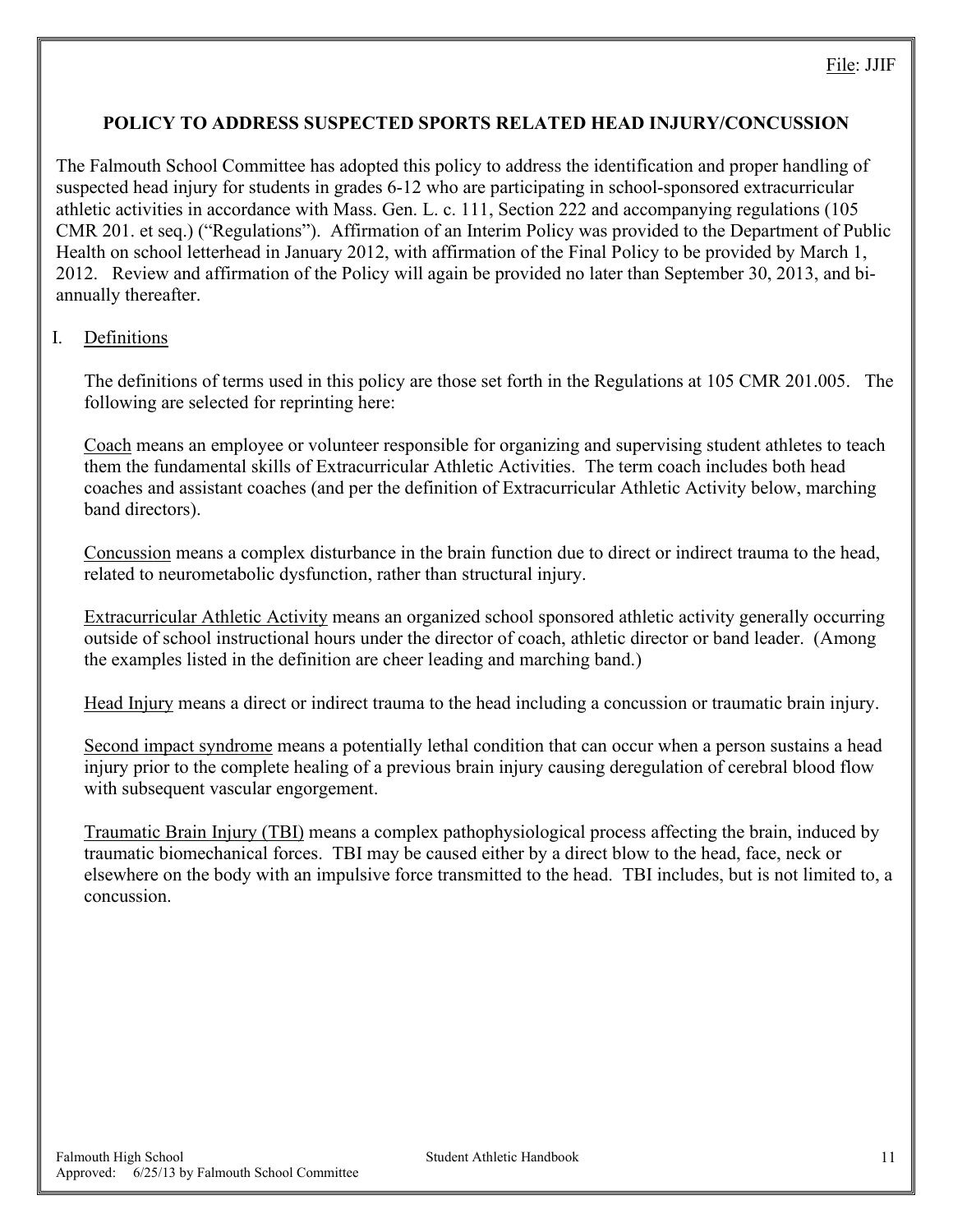#### II. Roles and Responsibilities

#### Athletic Director

The Athletic Director shall be responsible for the general implementation of this policy and any accompanying procedures. These responsibilities include:

- 1. Supporting and enforcing protocols, documentation, training and reporting requirements.
- 2. Supervising, reviewing and properly distributing all documentation received.
- 3. Reviewing the policy every two years and recommending changes and/or updates to the school committee for adoption.
- 4. Reviewing and recommending updated training programs and student/ parent handbooks at least once every two years.
- 5. Reviewing all *Pre-Participation Forms* and forwarding to the school nurse those forms that indicate a history of head injury.
- 6. Coordinating outreach to parents who have not provided required pre-participation forms and documentation.

#### School Nurse and other School Based Staff

As reflected throughout this policy, various members of the school staff play an important role in implementation of this policy. The School Nurse's role is particularly key, involving responsibilities for:

- 1. Reviewing or having the school physician review completed *Pre-Participation Forms* forwarded to her by the athletic director.
- 2. Communicating with coaches regarding a student's history of head injury.
- 3. Following up with parents and students as needed prior to the student's participation in Extracurricular Athletic Activities.
- 4. Reviewing *Department Report of Head Injury During Sports Season Form* which a parent submits as a result of a head injury occurring outside of extracurricular activities, with follow-up reporting requirements outlined herein.

#### Coaches

As reflected in this policy, coaches also have a key role in its implementation. In addition to their other responsibilities listed herein, all coaches are required to instruct students in form, technique and skills that minimize athletic-related head injury and are required to discourage and prohibit students from engaging in any unreasonably dangerous athletic technique that endangers the health and safety of a student, including using a helmet or any other equipment as a weapon.

#### Students

Students are expected to adhere to skills and instructions designed to minimize athletic related injuries. Students who engage in unreasonably dangerous behavior while participating in Extracurricular Athletic Activities may be excluded from the privilege of further participation and, further, may be subject to disciplinary consequences in accordance with the code of conduct.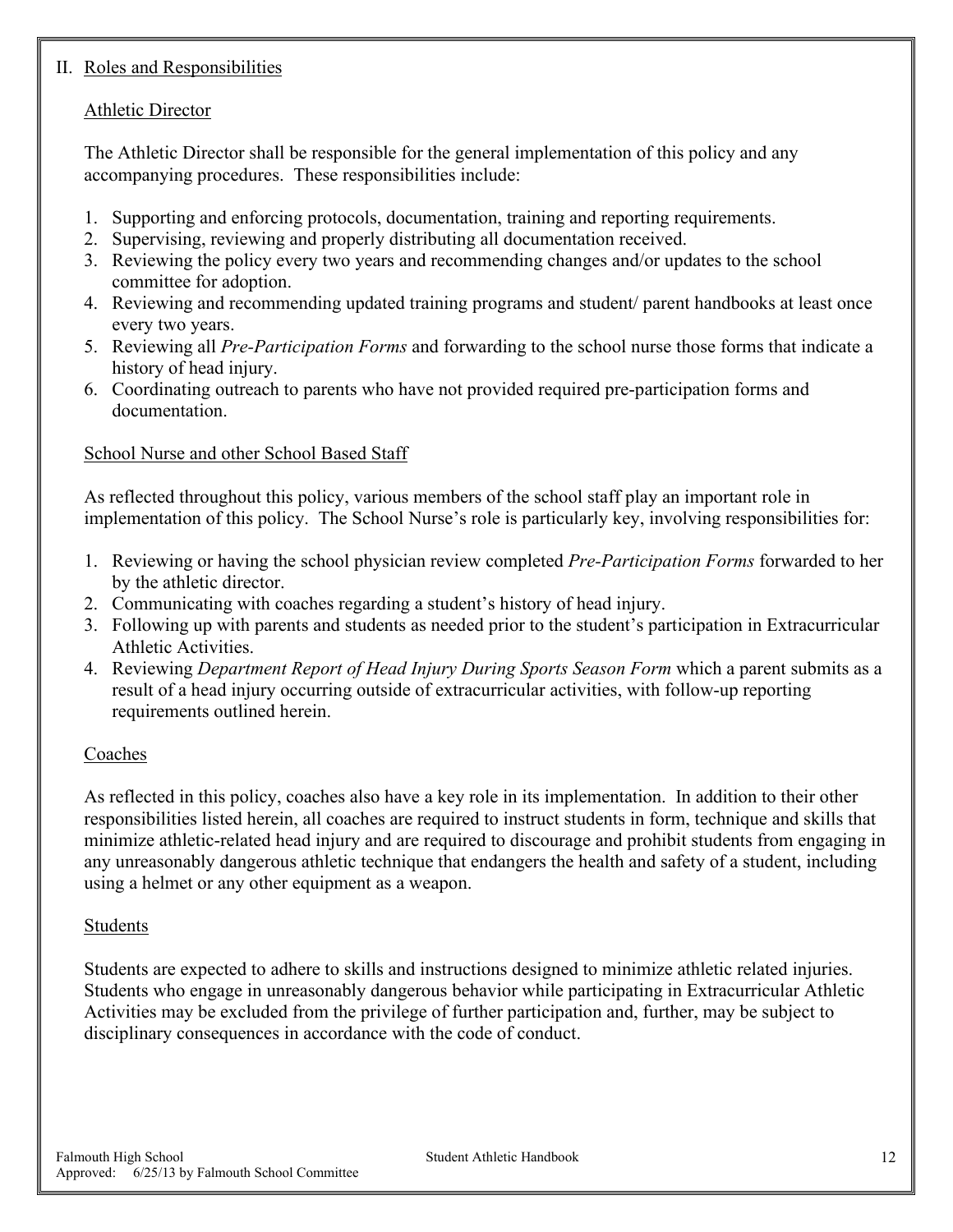#### III. Training

The following personnel, both those employed and those serving in a volunteer capacity, shall be required to participate in an annual training approved by the Massachusetts Department of Public Health (MDHP) in the prevention and recognition of a sports-related head injury, including second impact syndrome: coaches (as noted above, this term includes marching band directors), certified athletic trainers, school physicians, school nurses, Athletic Director. In addition, students who wish to participate in an Extracurricular Athletic Activity and their parents shall be required to participate in such training annually

The trainings available for school staff, parents/guardians and student athletes are MDPH Approved Training On-line courses annually listed below.

[Center for Disease Control and Prevention Heads Up Concussion in Youth Sports On-Line Training](http://www.cdc.gov/concussion/HeadsUp/online_training.html)  [Program](http://www.cdc.gov/concussion/HeadsUp/online_training.html) http://www.cdc.gov/concussion/HeadsUp/online\_training.html

[National Federation of State High School Associations Concussion in Sports –](http://www.nfhslearn.com/electiveDetail.aspx?courseID=15000) What you Need to Know <http://www.nfhslearn.com/electiveDetail.aspx?courseID=15000>

The training materials are available at (www.falmouth.k12.ma.us and hard copies are available in the athletic department office, the school nurse office and the athletic handbook.

Individuals who are required to participate in the training must submit documentation verifying their completion of the training on an annual basis to the Athletic Director.

#### IV. Prerequisites for Student Participation in an Extracurricular Athletic Activity

Prior to a student beginning (or continuing) participation in any Extracurricular Athletic Activity, whether involving tryouts, practices, contests, or performances, the following must take place;

- 1. Parents and students must submit to the Athletic Director a certification that they have completed the training requirements described in Section III above. Once submitted, the certification is valid for one school year.
- 2. Parents and students must submit to the Athletic Director documentation of an annual physical examination for the student providing medical clearance for the student to participate in the relevant Extracurricular Athletic Activity. Physical examinations must have occurred within the past 12 to 13 months. If the student's physical exam expires during the season of participation, the student must submit an updated exam in order to continue participating. The Athletic Director will forward all exam reports to the School Nurse, who shall maintain them as part of the student health record and shall notify a student in the event his/her physical exam expires during the season of participation.
- 3. Prior to a student's participation in an Extracurricular Athletic Activity, the parent and student must provide to the Athletic Director a completed form for *Pre-Participation Head Injury/ Concussion Reporting For Extracurricular Activities* ("*Pre-Participation Form*") which shall include:
	- a. A comprehensive history with up-to-date information relative to concussion history, any history regarding head, face or cervical spine injury and/or any history of co-existent concussion injuries; and
	- b. Signatures of both the parent and the student;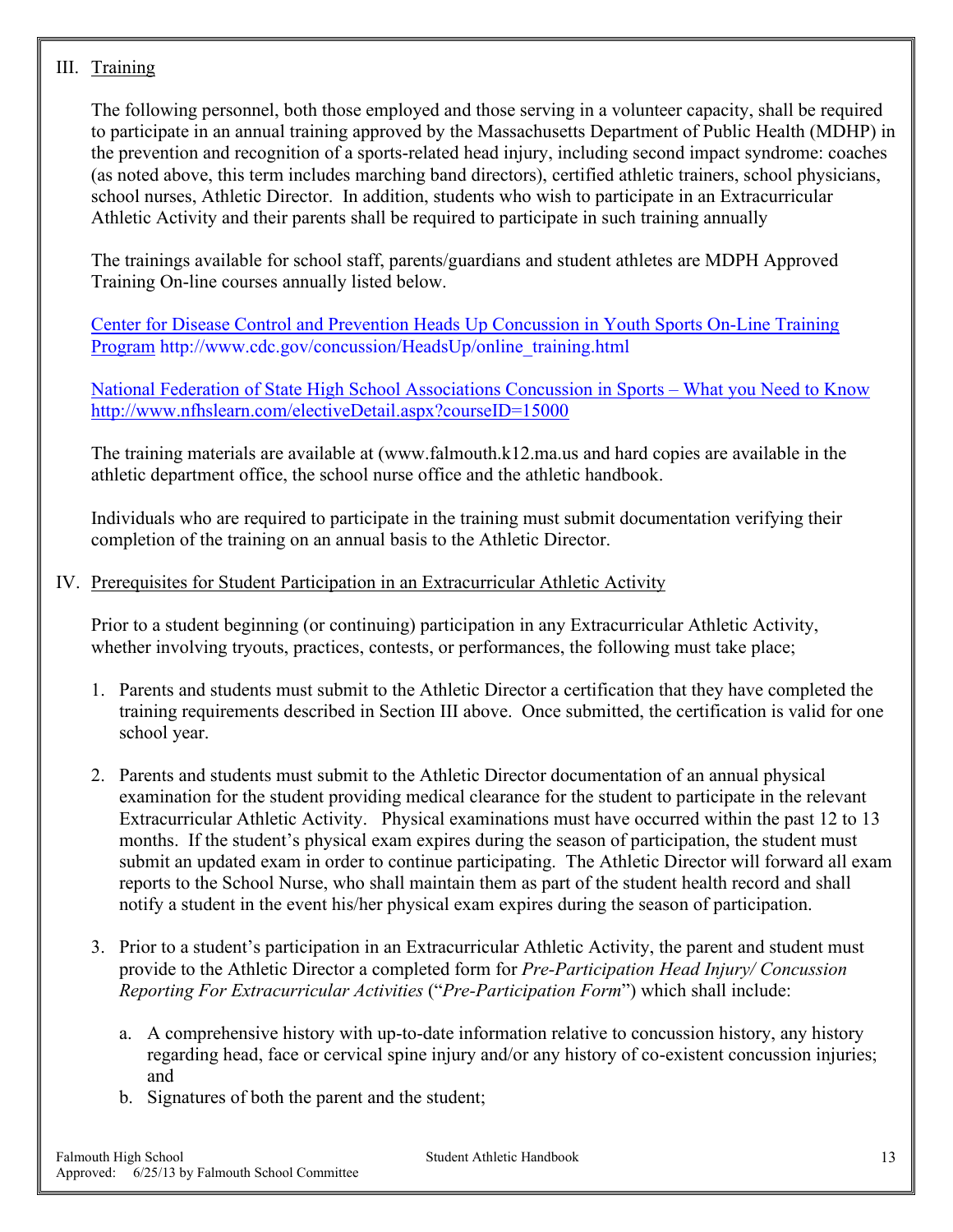- 4. During the season of participation if a student sustains a head injury outside of the extracurricular activity, his/her parent is required to complete and submit *Department Report of Head Injury During Sports Season Form* to the Athletic Director.
- 5. The Athletic Director will forward to the coach the *Pre-Participation Forms* and all *Reports of Head Injury During Sports Season* for each student member of that coach's team. In addition, the Athletic Director will forward the *Pre-Participation Forms* indicating a history of head injury and all *Reports of Head Injury During Sports Season* to the *s*chool nurse, who will consult with the school physician and athletic staff regarding whether the student will be allow to begin (or continue) to participate and if so, whether limitations may apply.

In the event a parent and/or student has not provided the documentation set forth above to the Athletic Director in a timely manner, school staff will make two attempts to contact the parent using the district's typical communication methods (e.g., email, first class mail or telephone). The student will be ineligible to begin (or continue if applicable) participation in an Extracurricular Athletic Activity until all documentation has been received and reviewed by appropriate school personnel.

#### V. Removal Due to Head Injury and Protocols for Re-entry

Any student who sustains a head injury or suspected concussion, or exhibits signs and symptoms of a concussion, or loses consciousness, even briefly, during participation in an Extracurricular Athletic Activity shall be removed from the activity immediately and may not return to return to the activity that day even if the condition seems to resolve itself. If there is an athletic trainer on site, the coach must immediately report the suspected injury to the trainer or nurse for a medical assessment. If no trainer or school nurse is on-site, the coach is responsible for notifying the student's parents and contacting EMS for emergency service and transport to a local hospital if in their reasonable judgment such intervention is appropriate.

In all circumstances, the coach must complete a *Department Report of Head Injury During Sports Season Form* and follow all Reporting Requirements outlined below in Section VII.

Any student removed from an Extracurricular Athletic Activity due suspected head injury must provide a *Department Post Sports-Related Head Injury Medical Clearance and Authorization Form* completed by a licensed medical professional (physician, nurse practitioner in consultation with a physician, certified athletic trainer in consultation with a physician, or neuropsychologist in coordination with the physician managing the student's recovery) to the Athletic Director prior to the student's return to normal physical activities (including physical education class). The Athletic Director will consult with the School Nurse in reviewing such forms if appropriate. In the event a student exhibits symptoms of head injury following return to participation, the coach will immediately remove the student from the activity and will inform the Athletic Trainer, School Nurse and/or the parents in order to initiate further consultation.

#### VI. Graduated Reentry Plan and Medical Clearance following Diagnosis of Concussion

In the event the student has been diagnosed with a concussion, the student may not resume full participation in Extracurricular Athletic Activities until he/she has participated in a graduated re-entry plan and provided a completed *Department Post Sports-Related Head Injury Medical Clearance and Authorization Form* to the Athletic Director.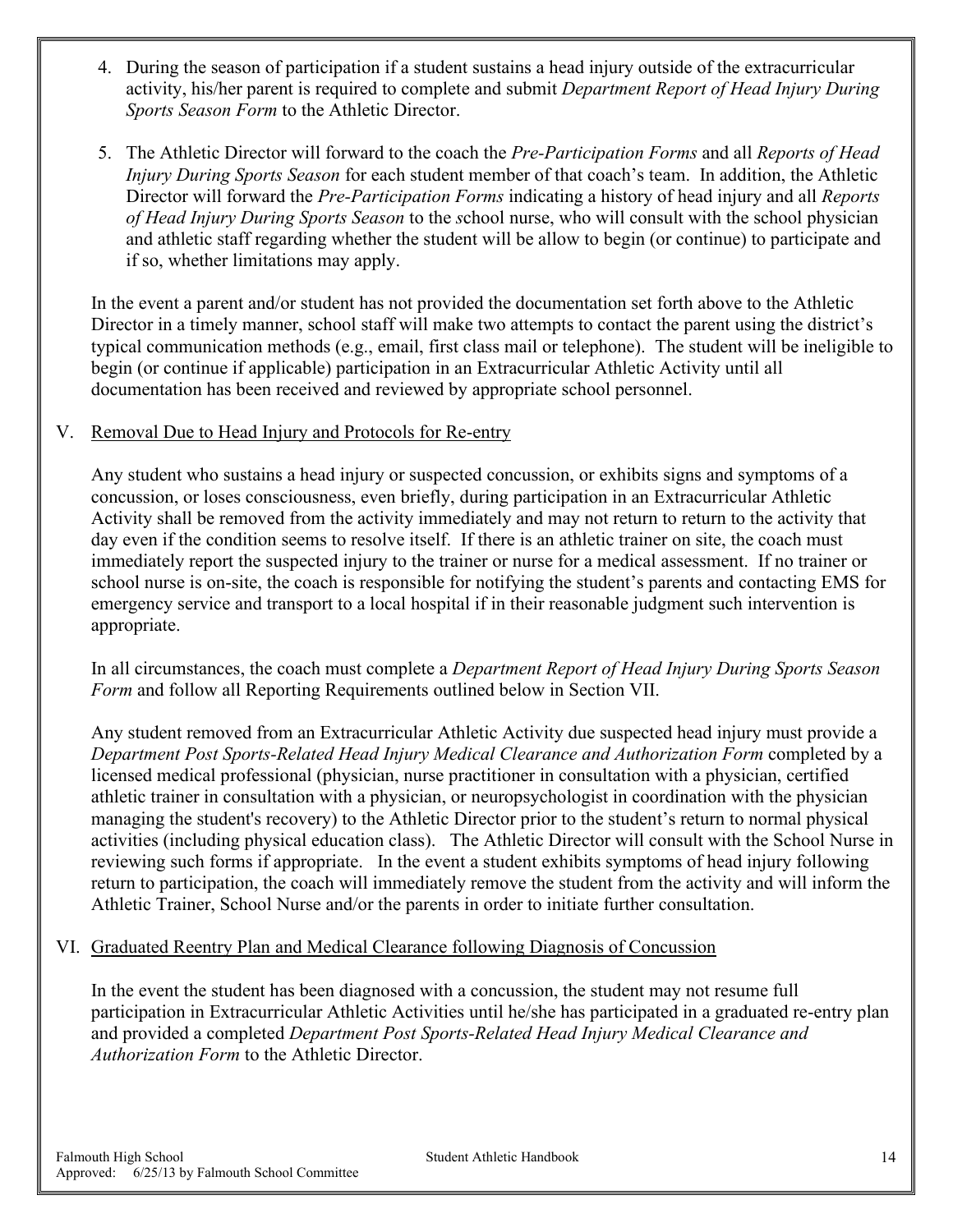In addition, school personnel, including but not limited to teachers, school nurse, and certified athletic trainer, along with parents shall develop a written graduated entry plan for return to academics and other school based activities, including Extracurricular Athletic Activities. Accommodations, may include, as appropriate: provision for physical or cognitive rest; graduated return to classroom studies; estimated time intervals for resuming activities; assessments by the school nurse; periodic medical assessment by a physician until the student is authorized to full classroom and extracurricular activities. The school physician and/or student's physician may be consulted as appropriate in devising the graduated entry plan.

#### VII. Additional Communication and Reporting

The Athletic Director shall disseminate to each coach copies of the completed *Pre-Participation Form* for each member of that coach's team or student group. The Athletic Director shall ensure that the nurse receives a copy and reviews any forms that indicate a history of head injury, with review by the school physician and certified athletic trainer if appropriate The Athletic Director shall also ensure proper dissemination and review of any *Department Report of Head Injury During Sports Season Form*.

All coaches are required to report any circumstances in which the student under their supervision was removed from participation for suspected head injury, suspected concussion, or loss of consciousness and the nature of the suspected injury to the student's parent in person or by telephone immediately after the competition or practice, with written confirmation to the parent by paper or electronic format no later than the end of the next business day. The Coach must also notify the Athletic Director and school nurse of the removal from play and the nature of the suspected injury no later than the end of the next business day. The coach is responsible for ensuring that a *Department Report of Head Injury During Sports Season Form* has been completed and provided to the Athletic Director, parent, certified athletic trainer and school nurse.

The School Nurse shall inform the principal and guidance counselor of the injury so that an appropriate graduated reentry plan can be initiated.

#### VIII. Maintenance of Records and Confidentiality

Copies of all documentation received by the school department under this policy will be maintained for a minimum of three years. Such documentation includes Verification of Training Completion, which will be kept by the Athletic Director. The School Nurse shall maintain copies of *Annual Physical Exams, Pre-Participation Forms, Reports of Head Injury During Sports Season, Department Report of Head Injury During Sports Season, Department Post Sports Related Head Injury and Medical Clearance and Authorization Forms,* and any *Graduated Reentry Plans* that may be necessary*.* 

Medical information received by the district in implementing this policy is part of the student health record and may be disclosed only as authorized by the laws governing student records. Generally, authorized school personnel who work *directly with* the student in an instructive (academic or athletic), administrative, or diagnostic capacity will have access to the information on a need to know basis. Authorized school personnel should be instructed not to disclose the information to others. Notwithstanding these limitations, there may be times when school officials may or must disclose health or related information to others in order to protect a student's health or safety.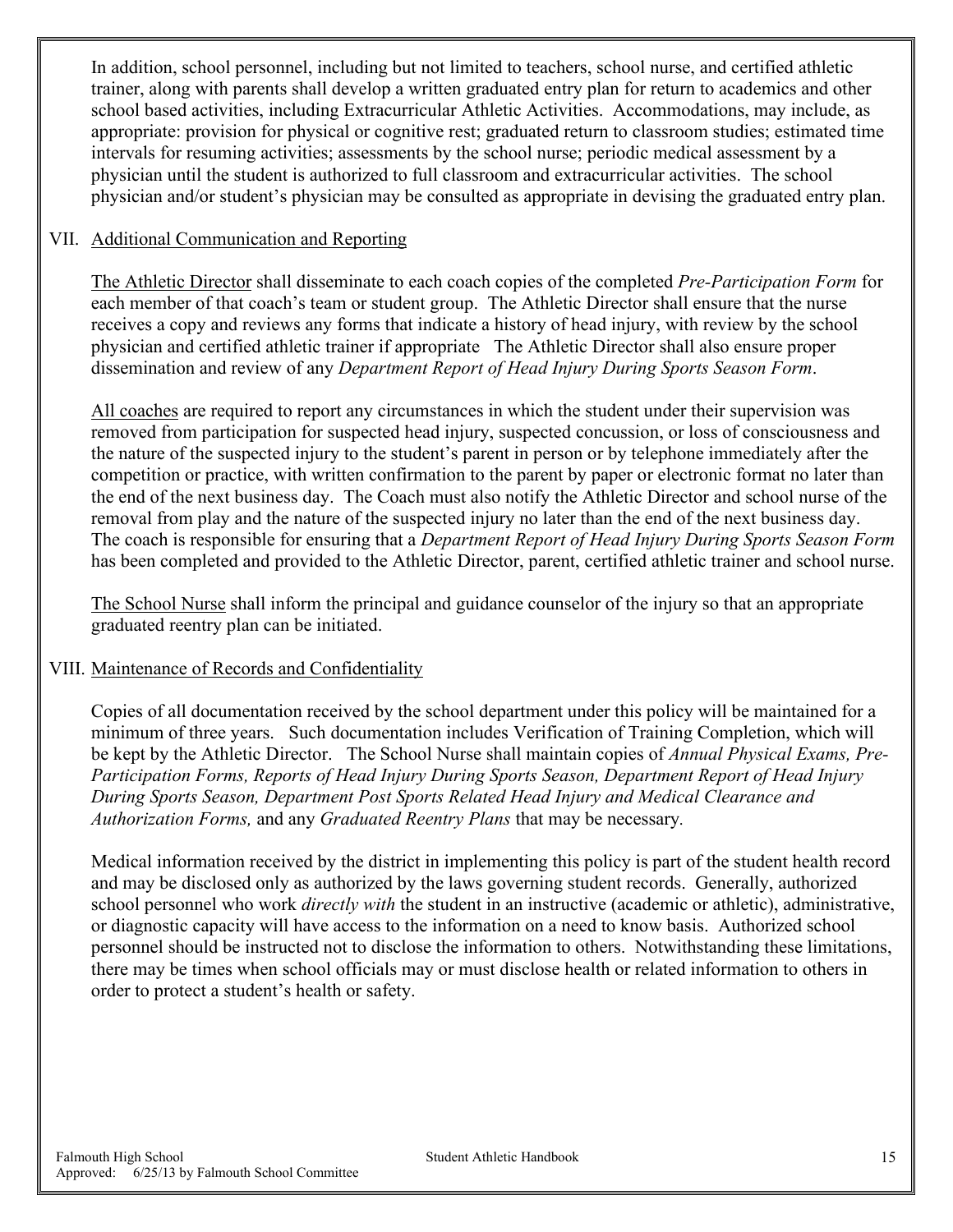#### IX. Notification of Policy Information to Parents and Students

The Athletic Director in consultation with the Principal shall disseminate to parents and students on annual basis information regarding this policy, including but not limited to:

- 1. Pre-requisites for students to participate in Extracurricular Athletic Activities, including opportunities for students and parents to fulfill their obligations to participate in training under this policy;
- 2. Requirements for parents to report to the Athletic Director a head injury occurring outside of school;
- 3. Procedures for notifying parents of a student's removal from play due to head injury;
- 4. Protocols for medical clearance prior to return to participation;
- 5. Contact information for key personnel.

In addition, information regarding this policy shall be incorporated into the Student Handbook. Copies of forms referenced in this policy may be obtained from the Athletic Department or the nurse's office.

School staff will work with parents of limited English proficiency to facilitate effective notice of this policy and effective communication regarding suspected head injury. In the event an interpreter is needed, parents and/or staff should contact the Principal's office.

#### X. Consequences

The Falmouth Public Schools takes the safety of student athletes seriously. All members of the school staff are expected to follow the policies and protocols set forth herein and in Massachusetts law to support the health and safety of students who participate in Extracurricular Athletic Activities. The underlying philosophy of these policies is "when in doubt, sit them out". Failure to comply with the letter or spirit of these policies could result in progressive discipline for staff and/or forfeiture of games.

If students or parents have concerns that the policies are being violated, they should contact the Superintendent or Principal.

Parents are also expected to do their part in supporting the health and safety of students by ensuring that all documentation required by this policy is submitted in a timely manner.

Each student must also adhere to the rules of safe play as instructed by their coaches. Students must also immediately inform a coach or other adult in the event the student believes he/she may have been injured during an activity. No student will be permitted to participate in an Extracurricular Athletic Activity unless the student and his/her parents have complied with their obligations under this policy.

- CROSS REF: Mass. Gen. L. ch. 111, Section 222 105 CMR 201.000 et seq. 603 CMR 23.07 (access to student records) Student Handbook Policies
- FORMS: *Pre-Participation Head Injury/ Concussion Reporting For Extracurricular Activities Form Department Post Sports-Related Head Injury Medial Clearance and Authorization Form Department Report of Head Injury During Sports Season Form*

APPROVED: 2/28/12

SOURCE: Massachusetts Association of School Committees, Inc.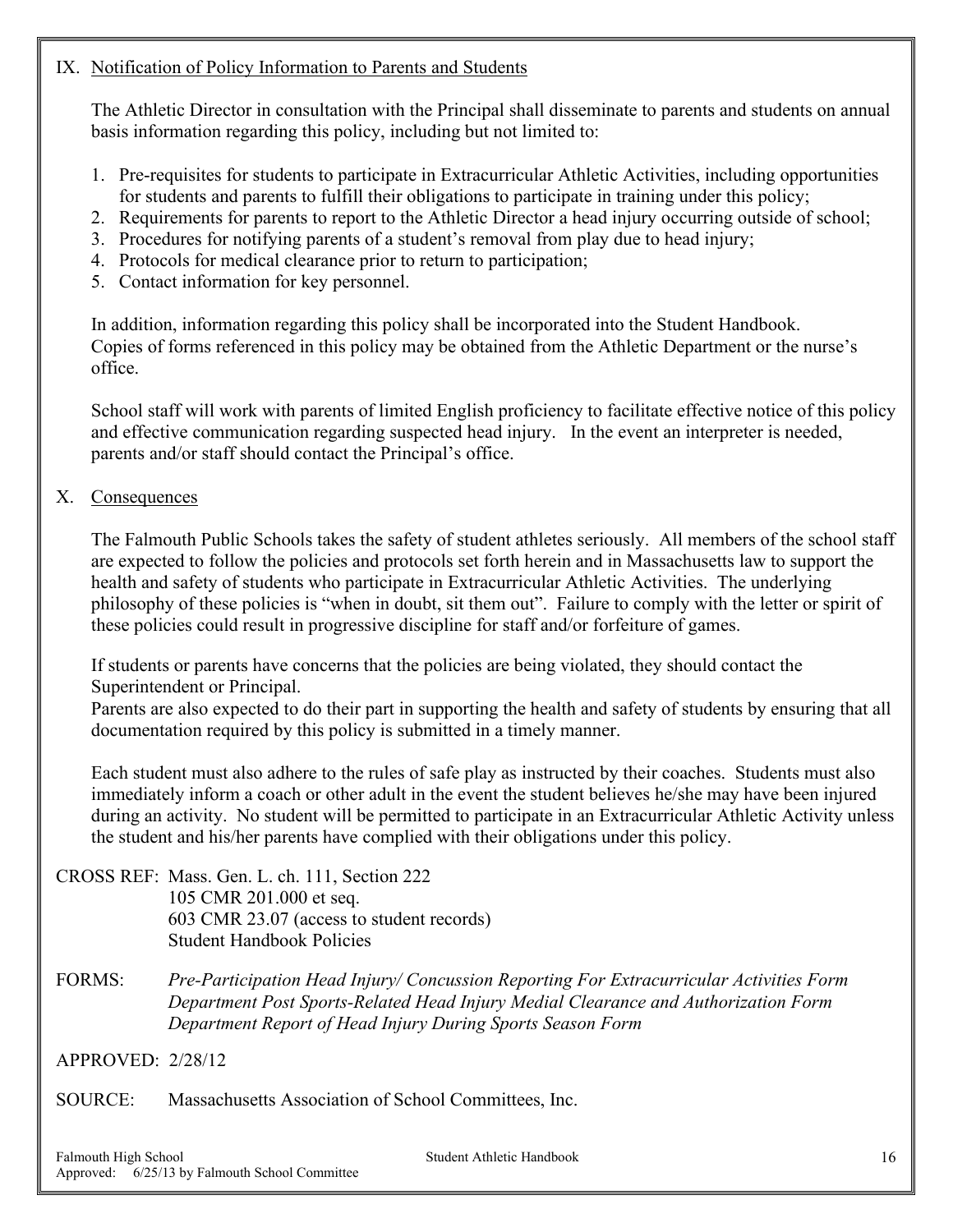

**DEVAL L. PATRICK GOVERNOR** 

TIMOTHY P. MURRAY **LIEUTENANT GOVERNOR** 

**JUDYANN BIGBY, MD SECRETARY** 

**JOHN AUERBACH COMMISSIONER** 

## The Commonwealth of Massachusetts **Executive Office of Health and Human Services Department of Public Health** 250 Washington Street, Boston, MA 02108-4619

## **PRE-PARTICIPATION HEAD INJURY/CONCUSSION REPORTING FORM FOR EXTRACURRICULAR ACTIVITIES**

This form should be completed by the student's parent(s) or legal guardian(s). It must submitted to the Athletic Director, or official designated by the school, prior to the start of each season a student' plans to participate in an extracurricular athletic activity.

| <b>Student's Name</b>                                                                                                                                                                                                                                     | Sex | Date of Birth | Grade            |
|-----------------------------------------------------------------------------------------------------------------------------------------------------------------------------------------------------------------------------------------------------------|-----|---------------|------------------|
| <b>School</b>                                                                                                                                                                                                                                             |     | Sport(s)      |                  |
| <b>Home Address</b>                                                                                                                                                                                                                                       |     |               | <b>Telephone</b> |
| Has student ever experienced a traumatic head injury (a blow to the head)? Yes                                                                                                                                                                            |     |               |                  |
| Has student ever received medical attention for a head injury? Yes                                                                                                                                                                                        |     | <b>Note</b>   |                  |
|                                                                                                                                                                                                                                                           |     |               |                  |
| If yes, please describe the circumstances:                                                                                                                                                                                                                |     |               |                  |
|                                                                                                                                                                                                                                                           |     |               |                  |
|                                                                                                                                                                                                                                                           |     |               |                  |
|                                                                                                                                                                                                                                                           |     |               |                  |
| Was student diagnosed with a concussion? Yes________ No_____                                                                                                                                                                                              |     |               |                  |
|                                                                                                                                                                                                                                                           |     |               |                  |
|                                                                                                                                                                                                                                                           |     |               |                  |
| Duration of Symptoms (such as <i>headache, difficulty concentrating, fatigue</i> ) for most recent concussion:                                                                                                                                            |     |               |                  |
|                                                                                                                                                                                                                                                           |     |               |                  |
|                                                                                                                                                                                                                                                           |     |               |                  |
| Parent/Guardian:                                                                                                                                                                                                                                          |     |               |                  |
| (Please print)                                                                                                                                                                                                                                            |     |               |                  |
| <b>Student Athlete:</b><br>Signature/Date and the contract of the contract of the contract of the contract of the contract of the contract of the contract of the contract of the contract of the contract of the contract of the contract of the contrac |     |               |                  |
|                                                                                                                                                                                                                                                           |     |               |                  |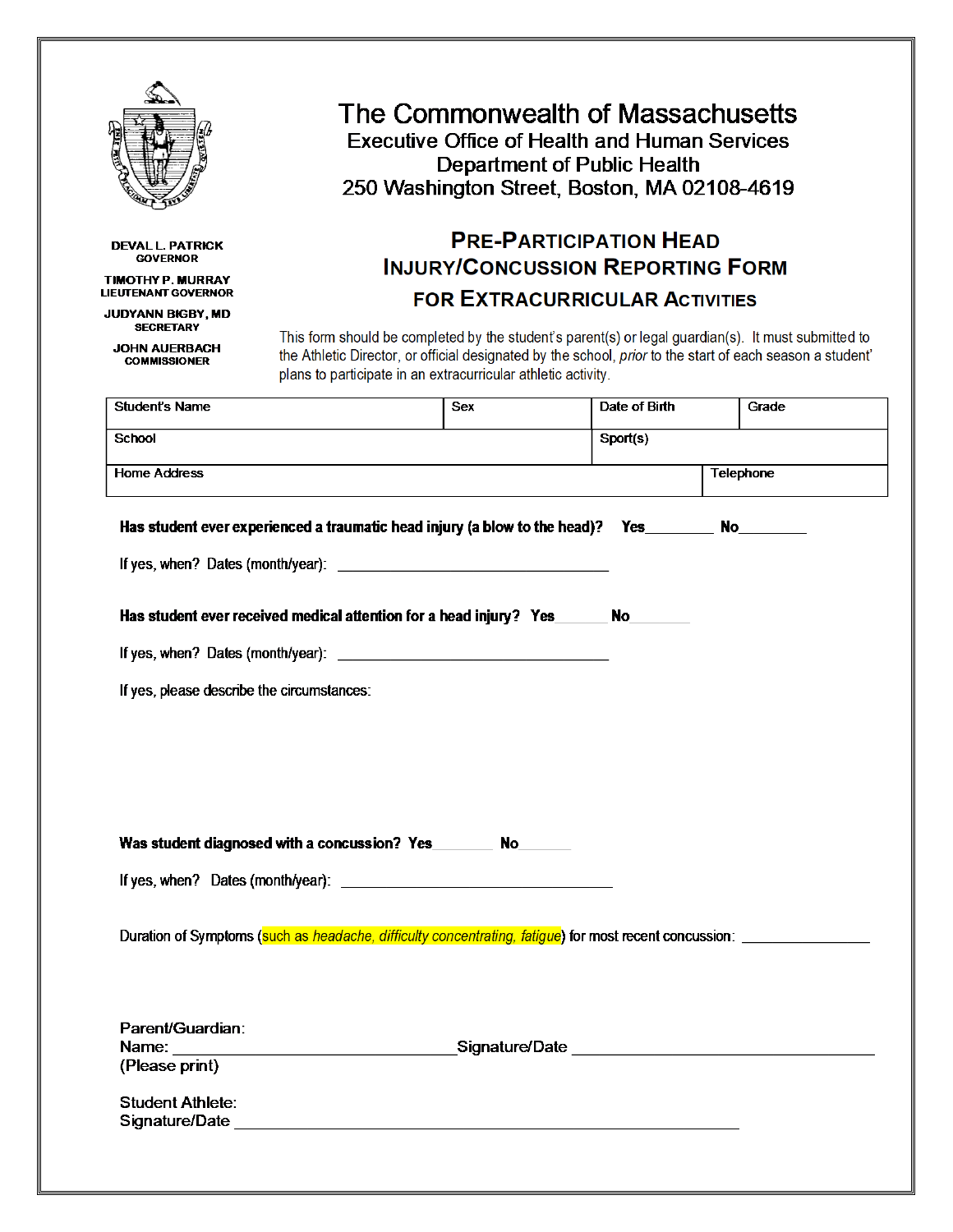

# The Commonwealth of Massachusetts

Executive Office of Health and Human Services Department of Public Health

### **POST SPORTS-RELATED HEAD INJURY MEDICAL CLEARANCE AND AUTHORIZATION FORM**

This medical clearance should be only be provided *after* a graduated return to play plan has been completed and student has been symptom free at all stages. *The student must be completely symptom free at rest and during exertion prior to returning to full participation in extracurricular athletic activities***.** 

| <b>Student's Name</b>                                                                                                                                                                                                                                                                                                                  |                                             | Sex | Date of Birth                                                                                                                                                                                                                        | Grade |
|----------------------------------------------------------------------------------------------------------------------------------------------------------------------------------------------------------------------------------------------------------------------------------------------------------------------------------------|---------------------------------------------|-----|--------------------------------------------------------------------------------------------------------------------------------------------------------------------------------------------------------------------------------------|-------|
| Date of injury: _____________________                                                                                                                                                                                                                                                                                                  |                                             |     |                                                                                                                                                                                                                                      |       |
| Symptoms (check all that apply):                                                                                                                                                                                                                                                                                                       |                                             |     |                                                                                                                                                                                                                                      |       |
| □ Nausea or vomiting                                                                                                                                                                                                                                                                                                                   | $\Box$ Headaches                            |     | □ Light/noise sensitivity                                                                                                                                                                                                            |       |
| $\Box$ Dizziness/balance problems                                                                                                                                                                                                                                                                                                      | □ Double/blurry vision                      |     | $\Box$ Fatigue                                                                                                                                                                                                                       |       |
| $\Box$ Feeling sluggish/"in a fog"                                                                                                                                                                                                                                                                                                     | $\Box$ Change in sleep patterns             |     | $\Box$ Memory problems                                                                                                                                                                                                               |       |
| □ Difficulty concentrating                                                                                                                                                                                                                                                                                                             | $\Box$ Irritability/emotional ups and downs |     | $\Box$ Sad or withdrawn                                                                                                                                                                                                              |       |
| $\Box$ Other                                                                                                                                                                                                                                                                                                                           |                                             |     |                                                                                                                                                                                                                                      |       |
| Duration of Symptom(s): __________                                                                                                                                                                                                                                                                                                     |                                             |     |                                                                                                                                                                                                                                      |       |
| If concussion diagnosed, date student completed graduated return to play plan without recurrent symptoms: _______                                                                                                                                                                                                                      |                                             |     |                                                                                                                                                                                                                                      |       |
|                                                                                                                                                                                                                                                                                                                                        |                                             |     |                                                                                                                                                                                                                                      |       |
|                                                                                                                                                                                                                                                                                                                                        |                                             |     |                                                                                                                                                                                                                                      |       |
|                                                                                                                                                                                                                                                                                                                                        |                                             |     |                                                                                                                                                                                                                                      |       |
| $\Box$ Physician $\Box$ Certified Athletic Trainer                                                                                                                                                                                                                                                                                     | □ Nurse Practitioner                        |     | $\Box$ Neuropsychologist                                                                                                                                                                                                             |       |
| Address: No. 2014   Address: No. 2014   Address: No. 2014   Address: No. 2014   Address: No. 2014   Address: No. 2014   Address: No. 2014   Address: No. 2014   Address: No. 2014   Address: No. 2014   Address: No. 2014   Ad                                                                                                         |                                             |     | Phone number: <u>contract and the contract of the contract of the contract of the contract of the contract of the contract of the contract of the contract of the contract of the contract of the contract of the contract of th</u> |       |
| Physician providing consultation/coordination (if not person completing this form): __________________________                                                                                                                                                                                                                         |                                             |     |                                                                                                                                                                                                                                      |       |
| I HEREBY AUTHORIZE THE ABOVE NAMED STUDENT FOR RETURN TO EXTRACURRICULAR<br><b>ATHLETIC ACTIVITY.</b>                                                                                                                                                                                                                                  |                                             |     |                                                                                                                                                                                                                                      |       |
|                                                                                                                                                                                                                                                                                                                                        |                                             |     | Date: $\sqrt{ }$                                                                                                                                                                                                                     |       |
| Note: This form may only be completed by: a duly licensed physician; a certified athletic trainer in consultation with a licensed<br>physician; a duly licensed nurse practitioner in consultation with a licensed physician; a duly licensed neuropsychologist in<br>coordination with the physician managing the student's recovery. |                                             |     |                                                                                                                                                                                                                                      |       |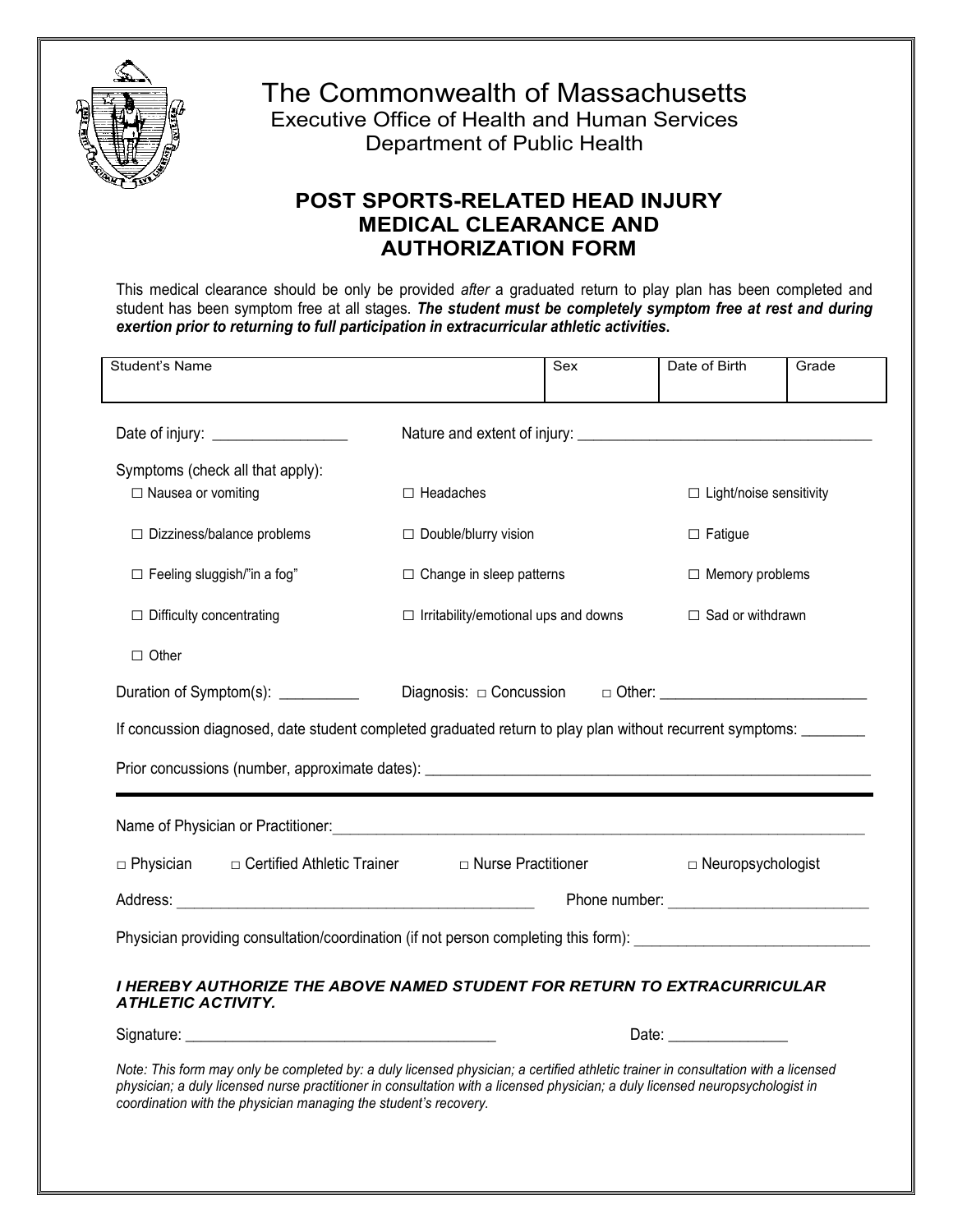

**DEVAL L. PATRICK GOVERNOR**

**TIMOTHY P. MURRAY LIEUTENANT GOVERNOR**

**JUDYANN BIGBY, MD SECRETARY**

**JOHN AUERBACH COMMISSIONER**

# The Commonwealth of Massachusetts

Executive Office of Health and Human Services Department of Public Health 250 Washington Street, Boston, MA 02108-4619

#### **REPORT OF HEAD INJURY DURING SPORTS SEASON**

This form is to report head injuries (other than minor cuts or bruises) that occur during a sports season. It should be returned to the athletic director or staff member designated by the school and reviewed by the school nurse.

**For Coaches**: Please complete this form immediately after the game or practice for head injuries that result in the student being removed from play due to a *possible* concussion.

**For Parents/Guardians**: Please complete this form if your child has a head injury outside of school related extracurricular athletic activities.

|                                                                                                                                            | Sex | Date of Birth   | Grade     |
|--------------------------------------------------------------------------------------------------------------------------------------------|-----|-----------------|-----------|
| School                                                                                                                                     |     | Sport(s)        |           |
| <b>Home Address</b>                                                                                                                        |     |                 | Telephone |
| Date of injury: __________________                                                                                                         |     |                 |           |
| Did the incident take place during an extracurricular activity? ______ Yes _____ No                                                        |     |                 |           |
|                                                                                                                                            |     |                 |           |
| Please describe nature and extent of injuries to student:                                                                                  |     |                 |           |
|                                                                                                                                            |     |                 |           |
|                                                                                                                                            |     |                 |           |
|                                                                                                                                            |     |                 |           |
| <b>For Parents/Guardians:</b><br>Did the student receive medical attention? yes_____ no_____<br>If yes, was a concussion diagnosed? yes no |     |                 |           |
| I HEREBY STATE THAT TO THE BEST OF MY KNOWLEDGE, MY ANSWERS TO THE ABOVE QUESTIONS<br>ARE COMPLETE AND CORRECT.                            |     |                 |           |
| Please circle one: Coach or Marching Band Director                                                                                         |     | Parent/Guardian |           |
|                                                                                                                                            |     |                 |           |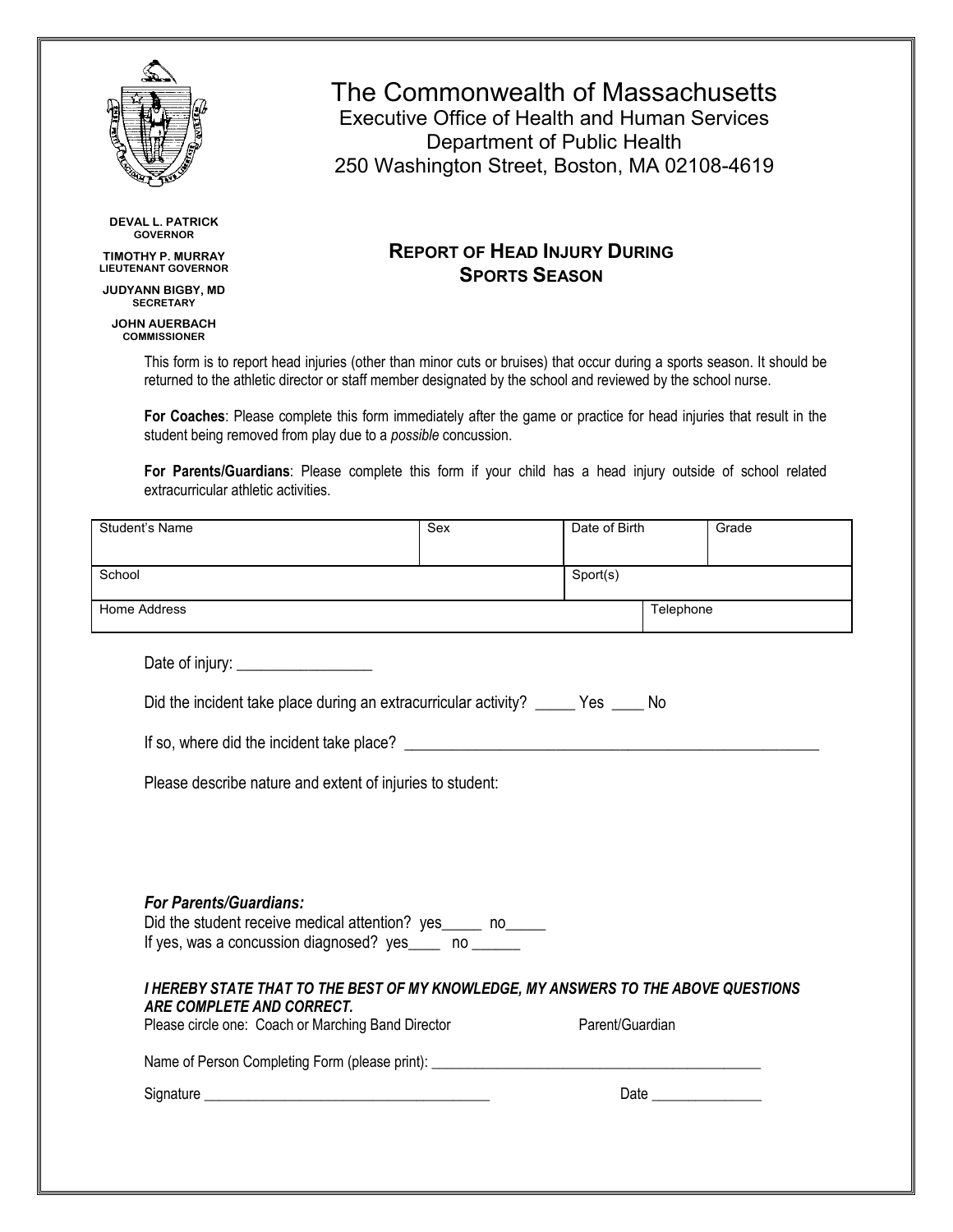## **Falmouth High School Permission Form and Athletic Handbook Parent/Student Agreement**

| I hereby give my son/daughter                                                                                  | permission to participate in |
|----------------------------------------------------------------------------------------------------------------|------------------------------|
| the following interscholastic sport                                                                            | at                           |
| Falmouth High School. I give my consent for him/her to accompany the team(s) on out of town trips. I also give |                              |
| my permission for designated physicians, emergency medical technicians, school trainers or team coaches to     |                              |
| render medical aide to him/her in the event of an injury or emergency.                                         |                              |

I understand that participation in the athletic program is governed by the rules and policies set forth in the Student Athletic Handbook, including the Massachusetts Department of Public Health regulations regarding sports related head injuries and concussions. By signing this form, students and a parent/guardian agree to complete the required training as described in this handbook.

I further agree that my son/daughter is responsible for the return of all equipment or uniforms issued to him/her by the school and that the loss or damage to any such equipment or uniform will be paid for by him/her at the present replacement cost.

We, the undersigned, have received a copy of the Falmouth High School Athletic Handbook, have read it carefully, and agree to comply with its rules and consequences, as well as, all team rules set forth by the coach for each season of competition.

| <b>Student (Print Name)</b>  | <b>Student Signature</b>  | Date |
|------------------------------|---------------------------|------|
|                              |                           |      |
| Parent/Guardian (Print Name) | Parent/Guardian Signature | Date |
|                              |                           |      |
|                              |                           |      |
|                              |                           |      |